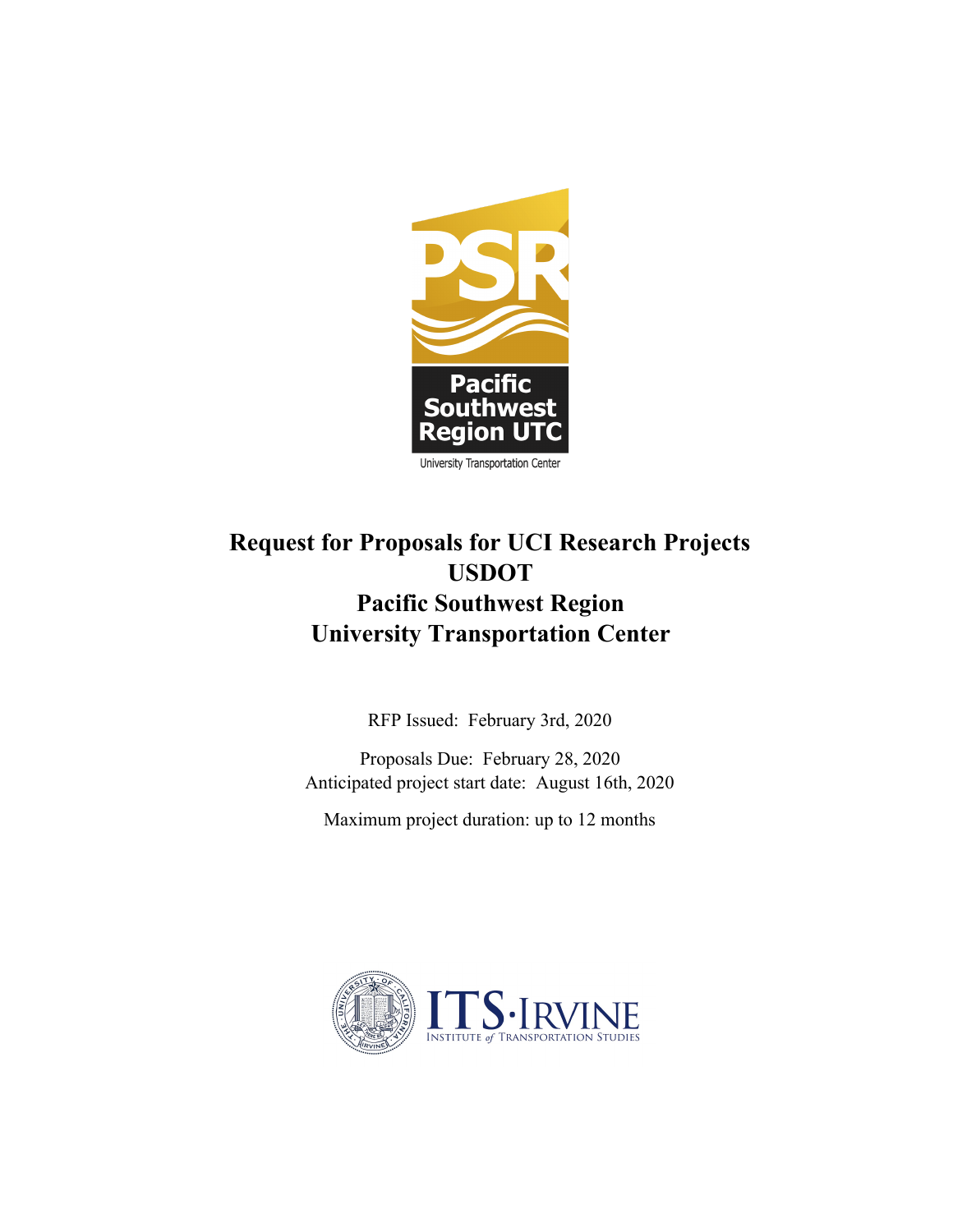# **Table of Contents**

<span id="page-1-1"></span><span id="page-1-0"></span>

| <b>Table of Contents</b>                                   | $\mathbf{1}$     |
|------------------------------------------------------------|------------------|
| Introduction                                               | 1                |
| <b>Funding for this RFP</b>                                | $\boldsymbol{2}$ |
| <b>Eligibility</b>                                         | $\boldsymbol{2}$ |
| <b>Caltrans Research Priorities</b>                        | $\boldsymbol{2}$ |
| <b>Selection Criteria for All Proposals</b>                | 3                |
| <b>Match Funding</b>                                       | $\overline{4}$   |
| Project Selection                                          | $\overline{4}$   |
| <b>Funding Guidelines and Restrictions</b>                 | 4                |
| Funding Guidelines:                                        | 5                |
| Project Requirements:                                      | 5                |
| <b>Proposal Instructions</b>                               | 6                |
| <b>Research Proposal Instructions</b>                      | 6                |
| <b>Budget Instructions</b>                                 | 8                |
| <b>Submission Instructions</b>                             | 8                |
| <b>Further Information</b>                                 | 8                |
| <b>Appendix A - Caltrans Research Needs for FY 2020-21</b> | 10               |
| <b>Appendix B - Caltrans DRISI Research Goals</b>          | 23               |
| <b>Appendix C - PSR Research Themes</b>                    |                  |
| <b>Appendix D - Budget Information and Forms</b>           | 27               |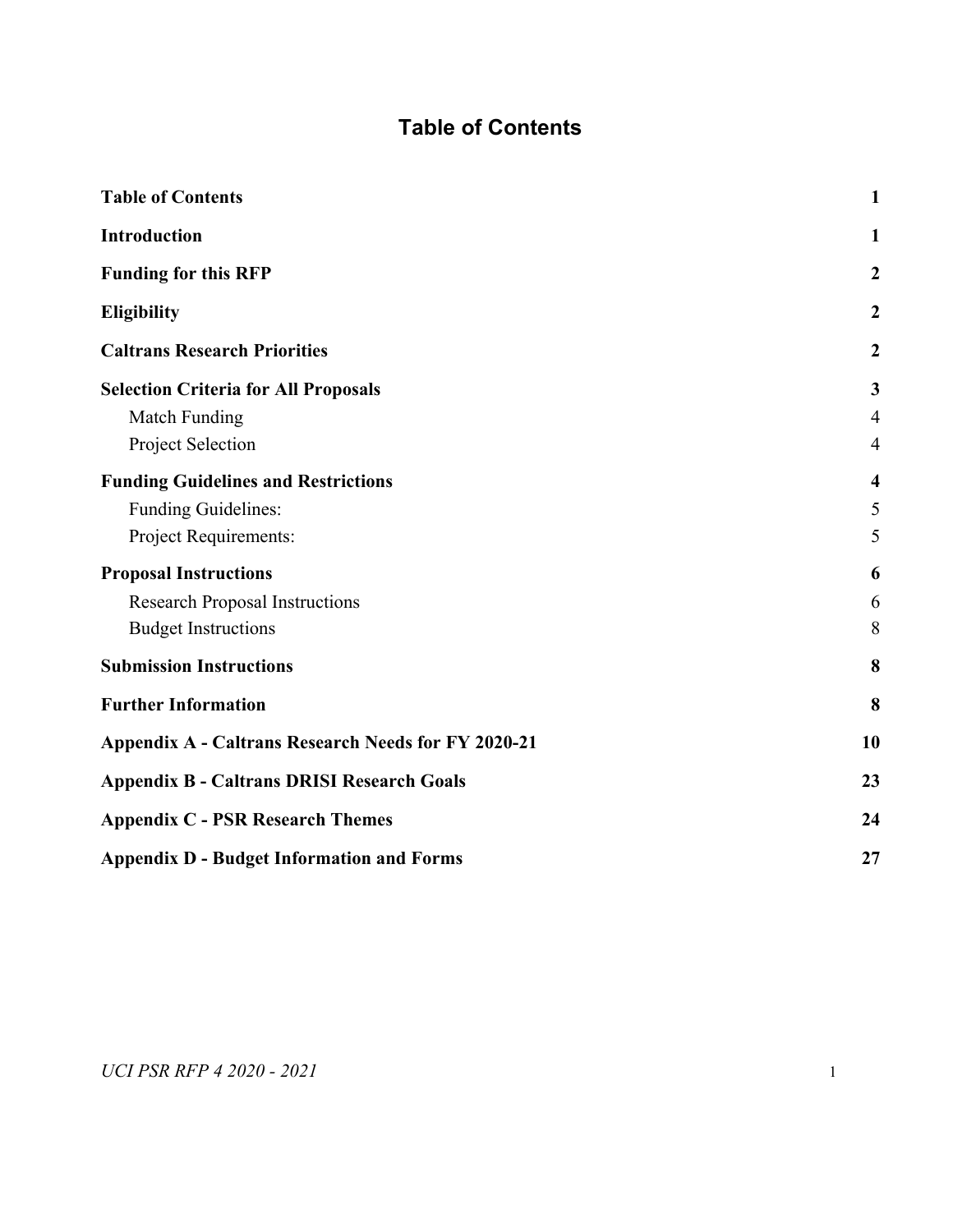### **Introduction**

The USDOT Pacific Southwest Region University Transportation Center (PSR) is the Regional UTC for US Region 9 (California, Arizona, Nevada, Hawaii, and the Pacific Islands). PSR is led by the Metrans Transportation Center, University of Southern California and includes the following partners: California State University, Long Beach, Northern Arizona University, Pima Community College, University of California, Davis, University of California, Irvine (UCI), University of California, Los Angeles, and University of Hawaii. PSR funded research is expected to result in scholarly publications and contribute to generating larger grants from other sources.

### **Funding for this RFP**

<span id="page-2-0"></span>Funding for this RFP is being provided by Caltrans Division of Research, Innovation and System Information. Caltrans has requested that PSR RFPs for all partner universities be synchronized this year in an effort to streamline the review and selection process. Total faculty research funding available to ITS-Irvine under this RFP is expected to be up to approximately \$167,000. Caltrans funds are available only for PSR partner universities in California. *These funds have not yet been formally committed for potential UCI projects by Caltrans, nor have any other matching funds.* Thus, project awards will depend on both the availability of funding and the timing of project selections by Caltrans. While GSR appointments on successful project proposals could have an earliest start date of August 16th, 2020, past experience suggests that a later start date is quite possible so PIs should plan accordingly.

Given the anticipated competition for these funds, prospective applicants should carefully consider their expertise relative to the thematic areas and topics along with their ability to obtain Caltrans support as described below in the section Selection Criteria for all Proposals.

The remainder of this RFP describes eligibility requirements, research topics, selection criteria, funding guidelines and restrictions, project requirements, and proposal instructions as well as budget instructions and sample budget sheets. Submission instructions and a cover page are also provided.

### **Eligibility**

<span id="page-2-1"></span>Full-time ITS-Irvine Faculty Associates who are tenure track faculty, or ITS-Irvine Research Staff eligible to serve as Principal Investigators at UCI, are eligible to serve as Principal Investigators on PSR UTC grants. Proposals may include multiple investigators. Proposals may also include research faculty and non-tenure track faculty from the PSR partner universities as Co-Principal Investigators.

## **Caltrans Research Priorities**

<span id="page-2-2"></span>As the source of funds for this RFP is Caltrans, priority will be given to projects that help to implement and/or inform future activities associated with Caltrans priority research areas. Caltrans is seeking proposals on 34 specific research needs statements, which can be found in Appendix A - Caltrans Research Needs for FY 2020-21. **If you plan to respond to any of these priority topics, please**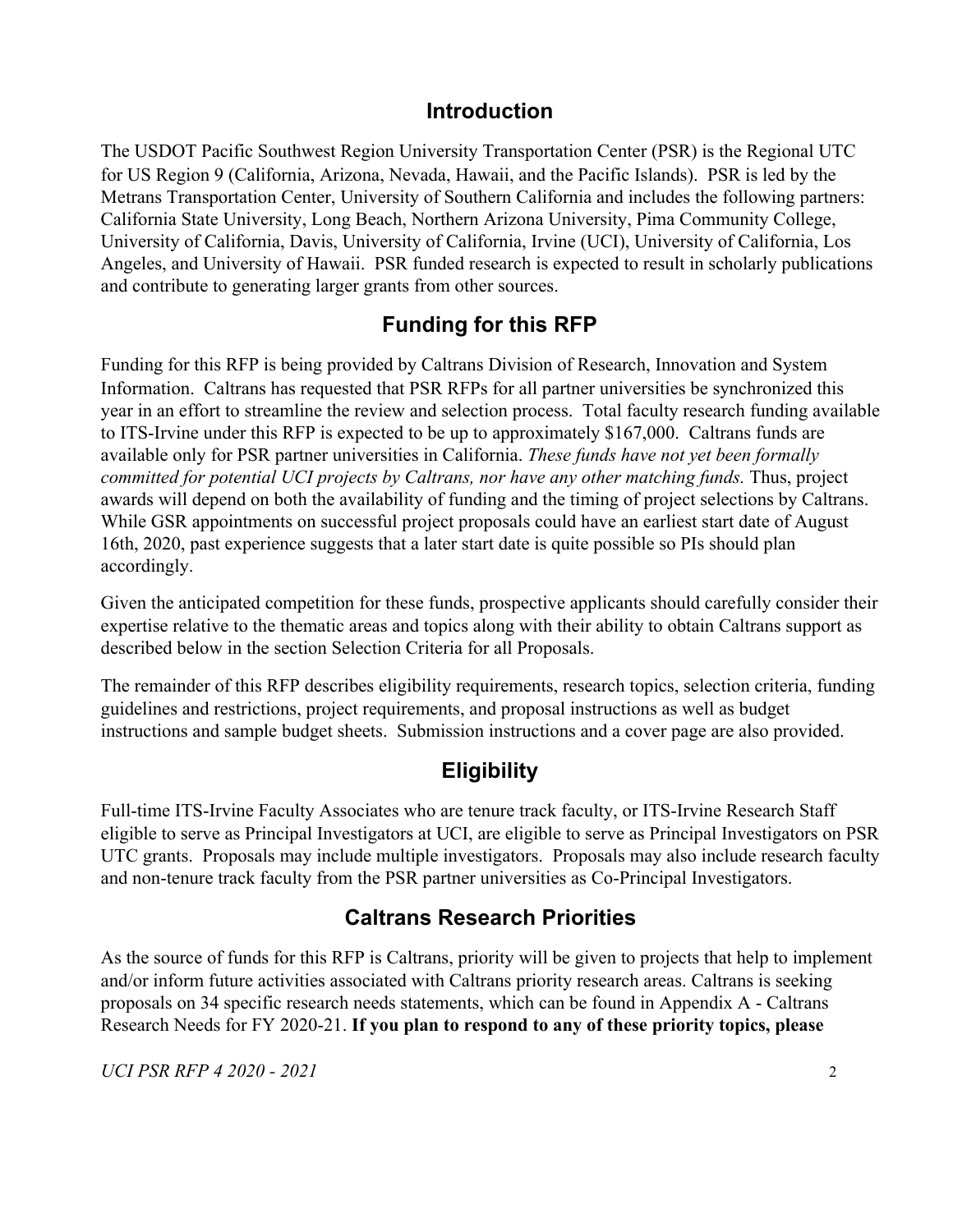**complete an [expression of interest](https://docs.google.com/forms/d/128fji3_PTKPFtN6bYwDbHyHUIZ7H-DppdNX27Gx8AXo/viewform?edit_requested=true) by February 10th at 11:59 PM.** To learn more about the Caltrans Division of Research, Innovation and System Information's ongoing goals, see Appendix B – Caltrans DRISI Research Goals.

If you have an applied or basic research idea that does not address a priority topic in Appendix A, but you think that a specific individual or department at Caltrans would have interest in based on previous contacts or knowledge of ongoing work, you are encouraged to apply. In this case (that a proposal does not address a specific research need outlined in Appendix A), the applicant must provide a short explanation in their proposal identifying whether or not they are currently working with Caltrans staff on the proposed work and, if so, must indicate the specific names, divisions, and email address(es) of those contacts. This will ensure that proposals not addressing a pre-specified Caltrans priority are routed to relevant Caltrans personnel. No expression of interest via the form linked above is necessary in this case.

## **Selection Criteria for All Proposals**

<span id="page-3-0"></span>The selection and submission of proposals to Caltrans for possible funding will follow procedures established by the PSR UTC Executive Committee and Caltrans. Proposals will first be evaluated by the ITS-Irvine Director for relevance to the PSR UTC research program themes as well as Caltrans priorities. Proposals are expected to be selected on the basis of their evaluations along with programmatic priorities. Proposals will compete both within topics and across topics. PSR does not guarantee that proposals will be funded in all topic areas, or that any proposal will be funded.

It is expected that both peer and Caltrans reviewers will evaluate proposals according to the following selection criteria:

- 1. Demonstrated relevance to the above research program themes (a requirement) and to Caltrans strategic goals
- 2. Quality and research significance
- 3. Student involvement
- 4. Reasonableness of budget and cost-effectiveness
- 5. Qualifications to perform work and likelihood of successful completion
- 6. Match funding, if any, and potential for attracting larger grant funding
- 7. Prior performance on grants (as applicable)

Proposals that involve collaboration between partner universities, interdisciplinary proposals that cross school boundaries as well as participation from outside organizations are encouraged.

Proposers are encouraged to communicate with members of the PSR Executive Committee or other outside organizations in the development of research proposals. A list of Executive Committee members can be found in the directory page of PSR at [https://www.metrans.org/PSR\\_UTC\\_key\\_personnel.](https://www.metrans.org/PSR_UTC_key_personnel)

Commitments of participation (for example data sharing or match funding) from outside of PSR will be a consideration in making awards. *Any project that involves data collection, access to facilities, or*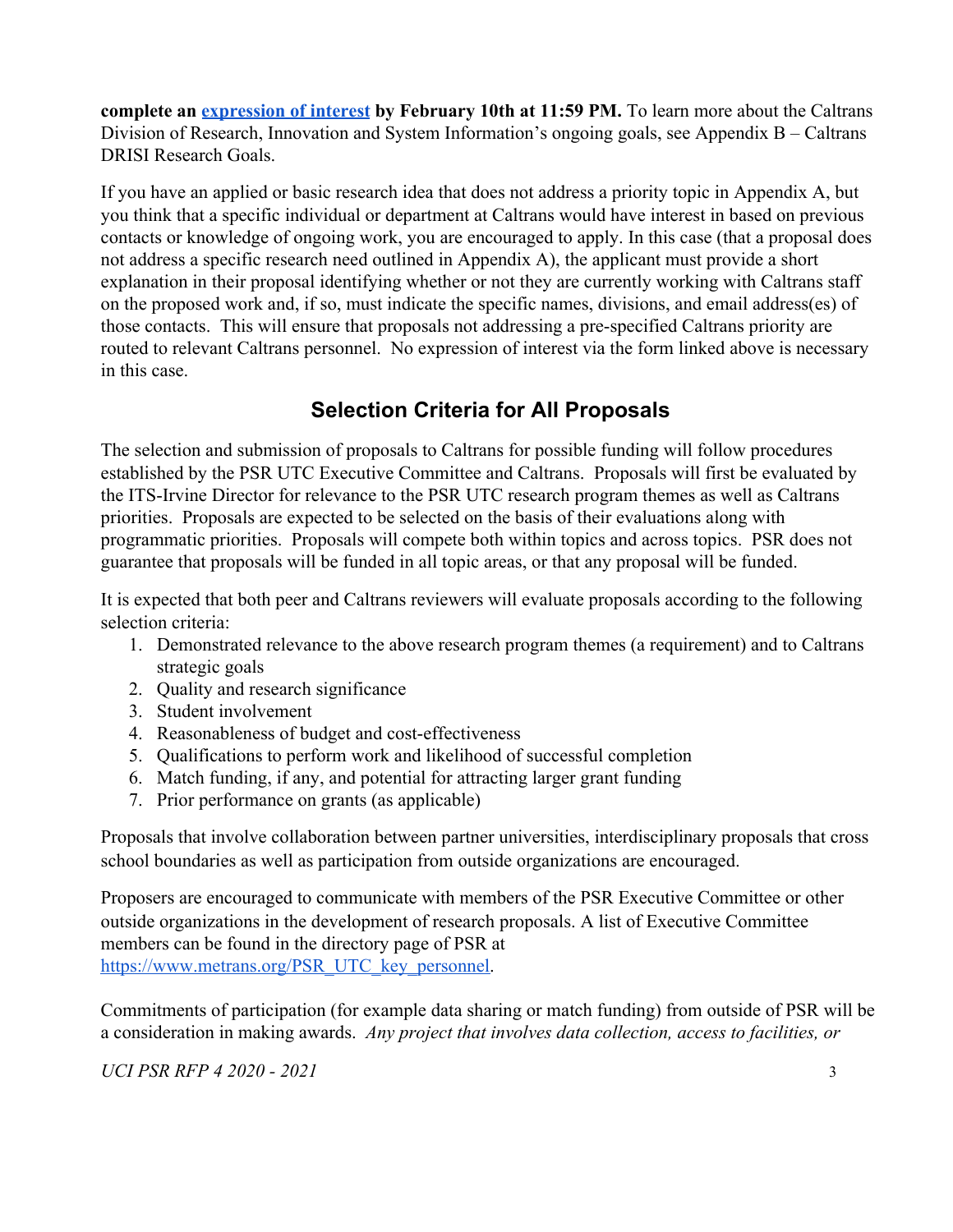*cooperation of a private or public entity must include a letter of participation from the entity in the proposal. Without such verification of participation, the proposal will not be considered for funding.*

Proposers are encouraged to include undergraduate students in the research project if appropriate. There are potential funding opportunities through various university programs that could support students working on PSR projects. Proposers are strongly encouraged but not required by this RFP to explore such opportunities with their schools and the campus.

## <span id="page-4-0"></span>**Match Funding**

The USDOT University Transportation Center program requires a non-federal match as a condition of the federal funds. Caltrans provides only a portion of the required match. Thus PSR encourages proposals that include match funding from non-federal sources. Proposals that include at least a 10% hard match (e.g. contribution to direct costs from external source) will receive priority consideration. For additional information, contact ITS-Irvine Assistant Director for Research Coordination Craig Rindt [<crindt@uci.edu>](mailto:crindt@uci.edu).

# <span id="page-4-1"></span>**Project Selection**

The PSR Executive Committee will make project recommendations to Caltrans, taking into account reviewer evaluations, programmatic priorities, prior project performance, and partner recommendations. Caltrans will conduct additional reviews of these recommended projects and approve selected projects for funding. Executive Committee members are allowed to submit proposals, but are not allowed to be present during deliberations and voting related to their proposals.

## **Funding Guidelines and Restrictions**

<span id="page-4-2"></span>Budgets should be conservative and cost-effective. Funding should be directed at new and original work. In some cases, PSR and Caltrans will consider continuations of prior PSR Caltrans match projects that have achieved significant results and have a high potential for deployment, scholarly products or large grants. PIs may submit multiple proposals, though it is unlikely that any PI will be awarded more than one grant. PIs with current PSR grants are eligible to apply. However, grants will not be awarded to PIs with outstanding deliverables (draft or final report; research brief; data management plan compliance) on prior PSR grants.

Budgets for research project proposals may include salary and benefits for one tenured faculty for one month, one assistant professor for two months, or one professional researcher (postdoc, project scientist, etc) for up to four months. Teams of investigators may receive pro-rated shares of these salary levels (e.g., 0.5 months for tenured faculty with two months for researcher). Research project proposals should include funding for one graduate student researcher (for 49% time during academic quarters, preferably for 3 quarters, and for 100% during summer, though shorter appointments may be allowed). Caltrans funds cannot be used for non-resident student tuition. Inclusion of funding for undergraduate student assistants is encouraged, but not required. For white paper proposals, funding for graduate students is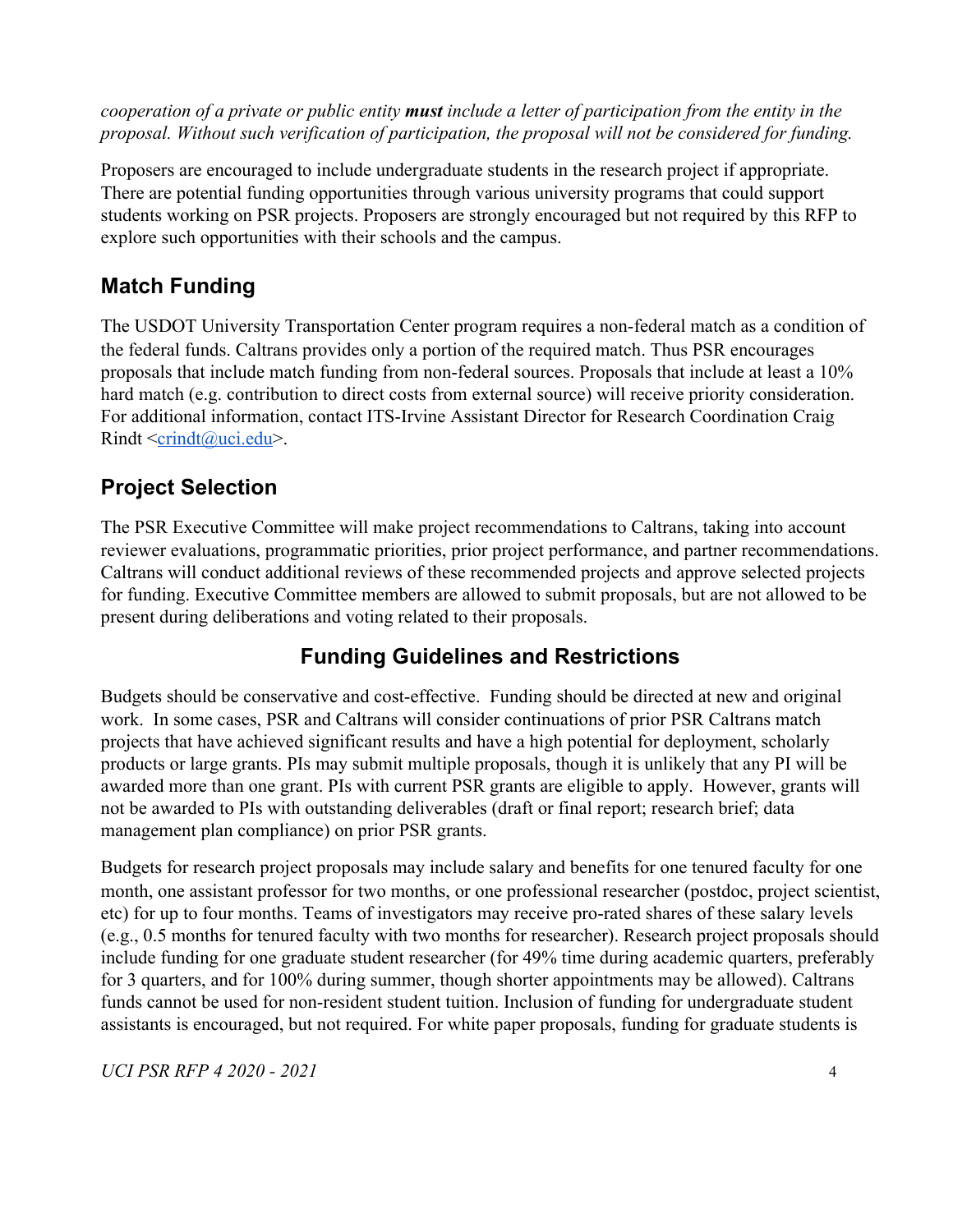encouraged but not required. Note that inclusion of funding support for students is taken into consideration in the review and evaluation of proposals. Professional researchers such as postdocs are not considered students for this evaluation criterion.

A written justification for all supplies and travel is required. An amount not to exceed \$4,999 may be included for office supplies, travel, and clerical support necessary for the conduct of the research and presentation of research findings at one academic or professional meeting (preferably in California). If more than \$4,999 is requested, the applicant must provide a thorough explanation, and all costs must be itemized. Allowed additional expenses include the following: costs of travel for data collection, costs of leasing special equipment or purchasing data not otherwise available, and costs of printing, processing, and mailing questionnaires. Permanent equipment is not allowable. International travel is not allowable. Travel to any Transportation Research Board meetings or events is not allowable on Caltrans funds. Consultant services are not allowed, and Business Service Contracts should be avoided on Caltrans funds.

UCI PSR funded proposals will have accounts administered by ITS-Irvine. At partner universities, accounts will be set up within the subcontract per each partner's policies.

## <span id="page-5-0"></span>**Funding Guidelines:**

- 1. Research project awards should have a maximum of approximately \$75,000 per year (including indirect costs of 20%)
- 2. The typical project duration is one year
- 3. **Note that conservative and cost-effective budgets are strongly encouraged.** PSR reserves the right to reduce the budgets of submitted proposals. Projects should be budgeted to begin on August 16th, 2020 and end by August 15th, 2021.

### <span id="page-5-1"></span>**Project Requirements:**

All research projects have the following requirements for PSR.

- 1. Semi-annual progress reports conforming to PSR guidelines
- 2. A Draft Final Report, conforming to PSR guidelines, which must be delivered 30 days prior to the completion date of the project. The Draft Final Report is subject to peer review. The Draft Final Report should include an executive summary, data management plan compliance explanation, and documentation of the research project. It should be complete, original, well organized and accurate; and comply with report content and format guidelines (posted to the PSR website)
- 3. A Final Report that complies with the review comments and requirements must be delivered within 30 days after the review of the Draft Report. Draft Final and Final Reports are distributed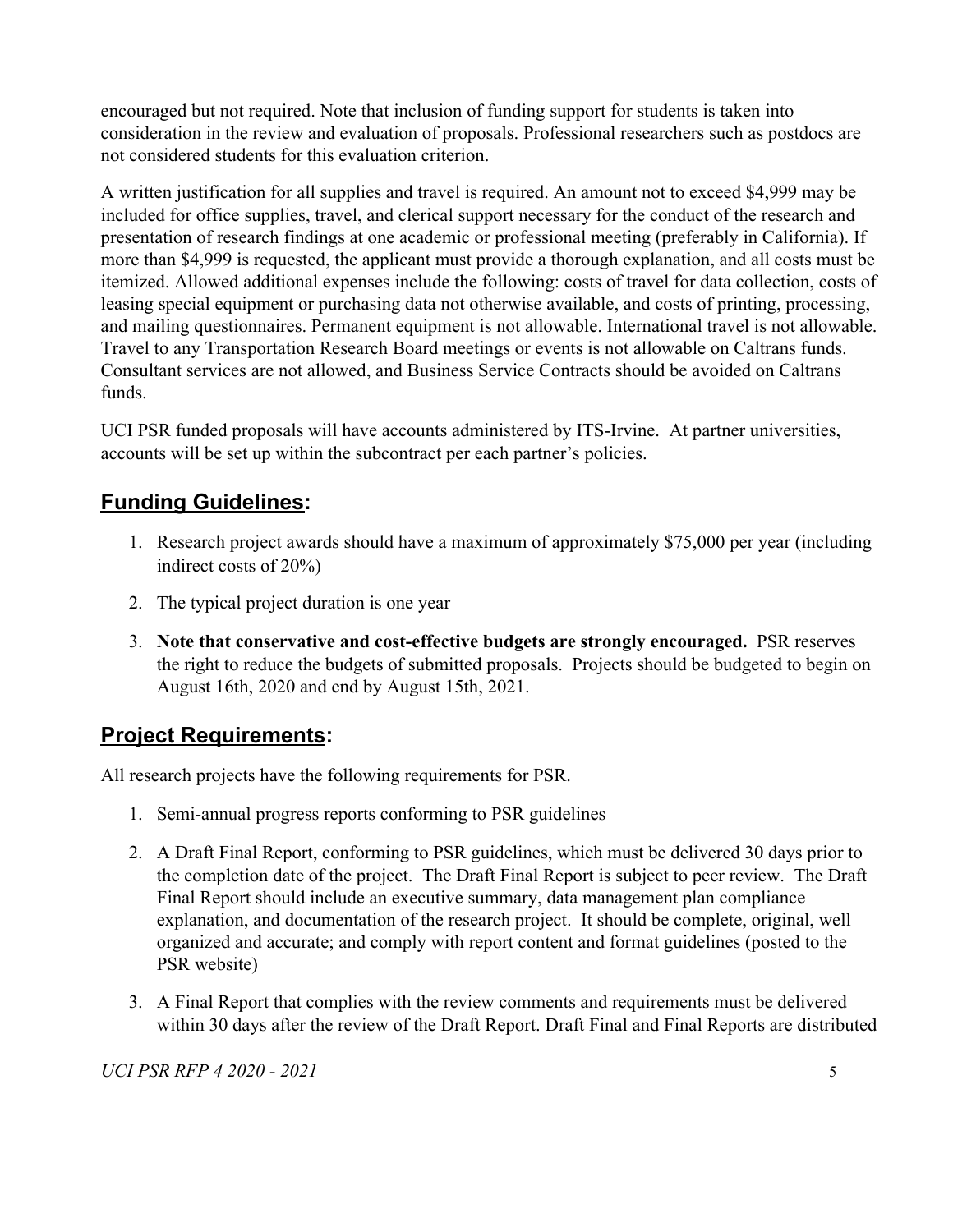via the PSR websites, and are submitted to PSR sponsors and to various publications databases

- 4. A separate statement listing publications, presentations and inventions resulting from research; names of students supported along with their degree status; and a summary of project results. This statement is to be submitted with the Draft Final Report
- 5. A 2- to 4-page Research Brief suitable for a general audience that summarizes the main findings of the research and its contribution to practice or policy. This brief is to be submitted with the Final Report
- 6. A brief Biographical Sketch for each of the project's investigators to be submitted with the Draft Final Report. A template for the biographical sketch will be provided with the notification of award. At least one presentation of the funded project's research at a thematic conference or seminar organized by PSR
- 7. Timely reporting of all information requested for the PSR Annual Report
- 8. Copies of all papers submitted to journals or conferences that are based on the project's research. Copies should be provided to the PSR Administrator
- 9. Acknowledgement of PSR support in all work that results from PSR funding, including peer-reviewed publications and conference presentations
- 10. **Conformance to new data management requirements imposed by DOT.** More information is available here: [https://www.metrans.org/assets/upload/PSR\\_DMP.pdf](https://www.metrans.org/assets/upload/PSR_DMP.pdf)
- 11. **PI ORCID number.** PIs are directed to obtain and provide this number to the center administrator within 30-days of notification of project selection. Numbers can be obtained at https://orcid.org/register

<span id="page-6-0"></span>Projects funded by Caltrans will have additional reporting and budget requirements. Principal Investigators of proposals selected for Caltrans funding will be informed of these requirements during contract execution.

## **Proposal Instructions**

## <span id="page-6-1"></span>**Research Proposal Instructions**

Research proposals should be succinct and clearly written for a mixed technical and non-technical audience. Each proposal must include the following sections:

- 1. Project title and basic info (See sample template in Appendix D)
- 2. Project abstract
- 3. Description of proposed research, including project purpose, and relevance to PSR themes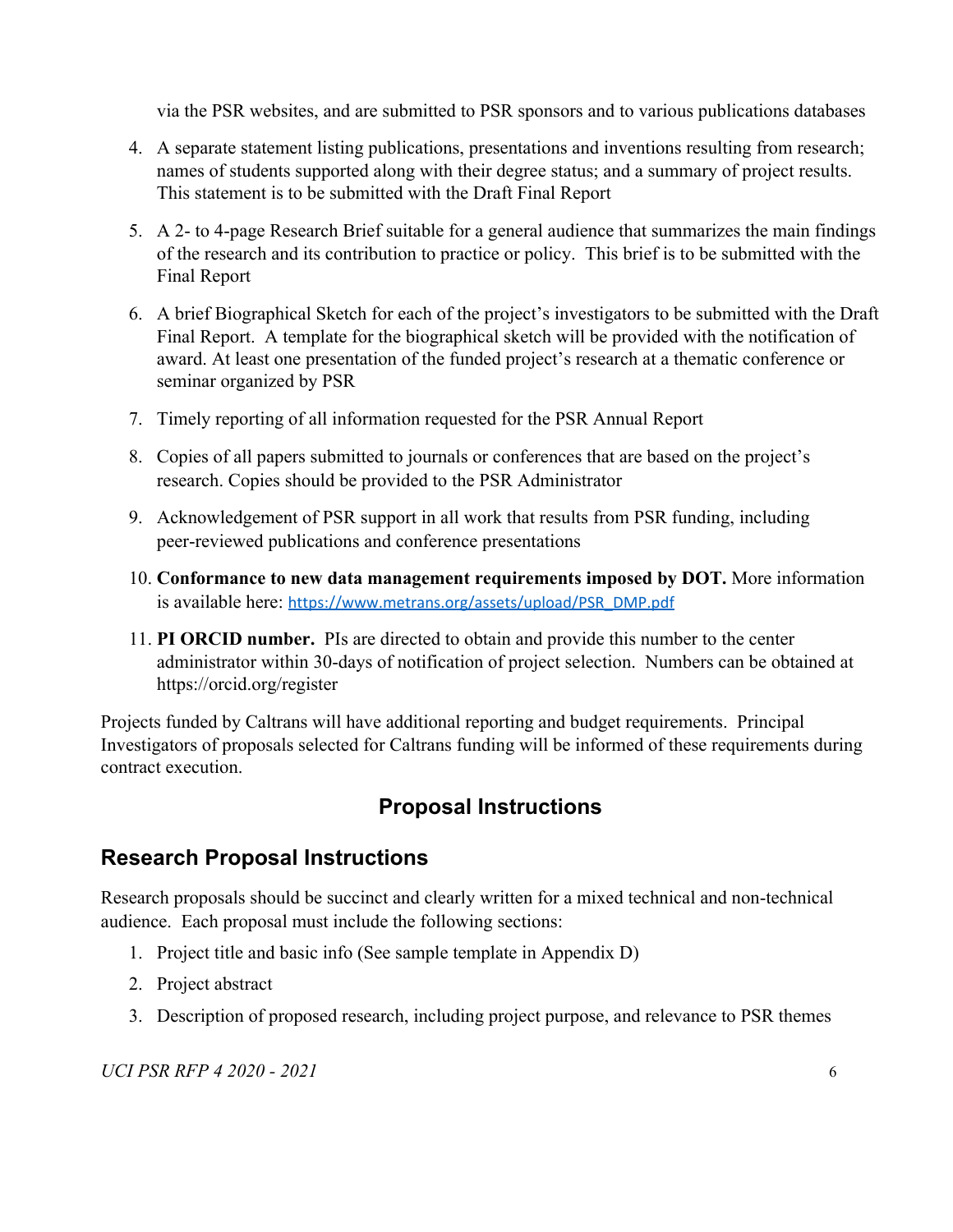- 4. Methodology and scope of work
- 5. Tasks, Schedule and Deliverables (steps that will be followed in executing the methodology, and when they will be completed)
- 6. Description of the expected research product and contribution to practice (e.g. peer-reviewed publication)
- 7. Description of how the PI will comply with the PSR Data Management Plan (DMP). The DMP is available at [https://www.metrans.org/assets/upload/PSR\\_DMP.pdf](https://www.metrans.org/assets/upload/PSR_DMP.pdf).
- 8. Qualifications (the research team's relevant skills and experience that will help ensure success)
- 9. Budget justification (strong justification should be provided for unusual expenses, e.g., equipment). The extent of student involvement should be clearly stated
- 10. Reference list
- 11. Budget (1 page.) See template in Appendix D. Contact Craig Rindt  $\langle$ crindt $(\partial \mu c)$  for questions about creating a budget for PSR proposals. Budgets should assume a start date of 8/16/20.
- 12. Letters of participation, or match funding commitment (attached, any number and length) *Letters of participation are required for any project that involves data collection from private or public entities, access to private or public facilities, or cooperation of private or public entities.*
- 13. Short bios for all investigators and a list of recent (past 5 years or less) publications and funded research projects (2-page maximum)

Proposals are limited to no more than 8 pages in sections 3 – 7. **Submitters are strongly encouraged to use the standard PSR Proposal and Budget Templates to write their proposal**, which include the necessary formatting specified in Appendix D (append the second sheet of the budget template as item 11 for the requirements above). Both of these can be found in the [online shared folder for this RFP.](https://drive.google.com/drive/u/1/folders/11cGKMDN2cQRFbETWpxtgEiJ0Zy867Sve) *Note that PIs of selected proposals will be asked to convert their proposal into a Caltrans-specific task order format prior to execution of the contract. Use of the standard templates will simplify this process.*

Proposals should demonstrate their responsiveness to PSR UTC selection criteria, according to the following guidelines:

| <b>Selection Criteria</b>         | <b>Most Relevant Section(s)</b> |
|-----------------------------------|---------------------------------|
| Relevance to research theme areas | Background/Objective            |
| Quality and research significance | Methodology/Tasks               |
| Student involvement               | Budget justifications           |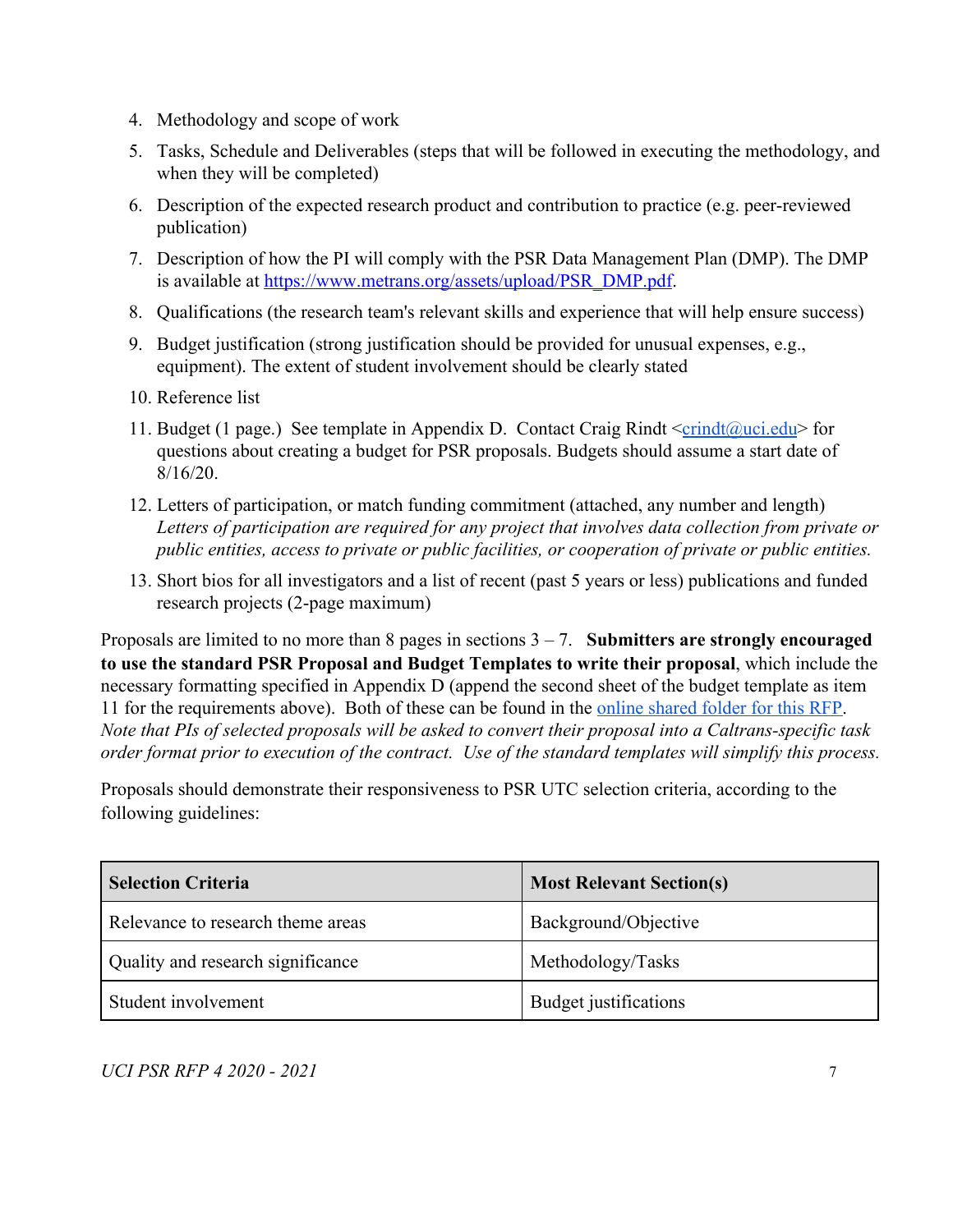| Reasonableness of budget and cost-effectiveness      | Budget justification                    |
|------------------------------------------------------|-----------------------------------------|
| Qualifications                                       | Qualifications                          |
| Match funding $\&$ potential for other grant funding | Budget justification, Methodology/Tasks |
| Prior performance                                    | Prior project accomplishments           |

## <span id="page-8-0"></span>**Budget Instructions**

*For UCI:* Please use the [UCI Office of Research guidelines](http://www.research.uci.edu/sponsored-projects/contracts-grants-admin/proposal-prep/budget-general-info.html) in preparing your budget. Tuition charges are not subject to F&A charges. The F&A cost rate for PSR Caltrans Match projects is 20%. Proposers should contact their home department financial analyst for budget assistance. Any budget questions related to PSR requirements should be directed to Craig Rindt  $\leq$ [crindt@uci.edu](mailto:crindt@uci.edu)>.

### **Submission Instructions**

<span id="page-8-1"></span>Proposals must be submitted via email to ITS Assistant Director for Research Coordination, Craig Rindt at [crindt+psr2020@uci.edu](mailto:crindt@uci.edu) **on or before 5:00pm PDT on February 28, 2020**.

NOTE to PIs: If more than one proposal is to be submitted, they must be submitted using separate emails. Proposals received later than the deadline will be rejected. **It is the responsibility of the PI to deliver the proposal by the deadline and to confirm receipt.**

Please note that all proposals must include a budget; proposals submitted without budgets will be determined to be incomplete and rejected.

<span id="page-8-2"></span>**PSR will reject proposals that: (1) are received after the deadline, (2) do not conform to eligibility requirements, (3) are incomplete, or (4) do not conform to thematic requirements.**

## **Further Information**

For further information, UCI PSR Associate Director Prof. Stephen Ritchie can be reached at (949) 824-4214 or [srtichie@uci.edu](mailto:srtichie@uci.edu). In addition, check <https://www.metrans.org/psr-utc>for center organization and links to outside agencies. For further information regarding program rules and procedures contact ITS Assistant Director for Research Coordination, Dr. Craig Rindt at (949) 824-1074 or  $\text{crindt}(\partial_t)$ uci.edu.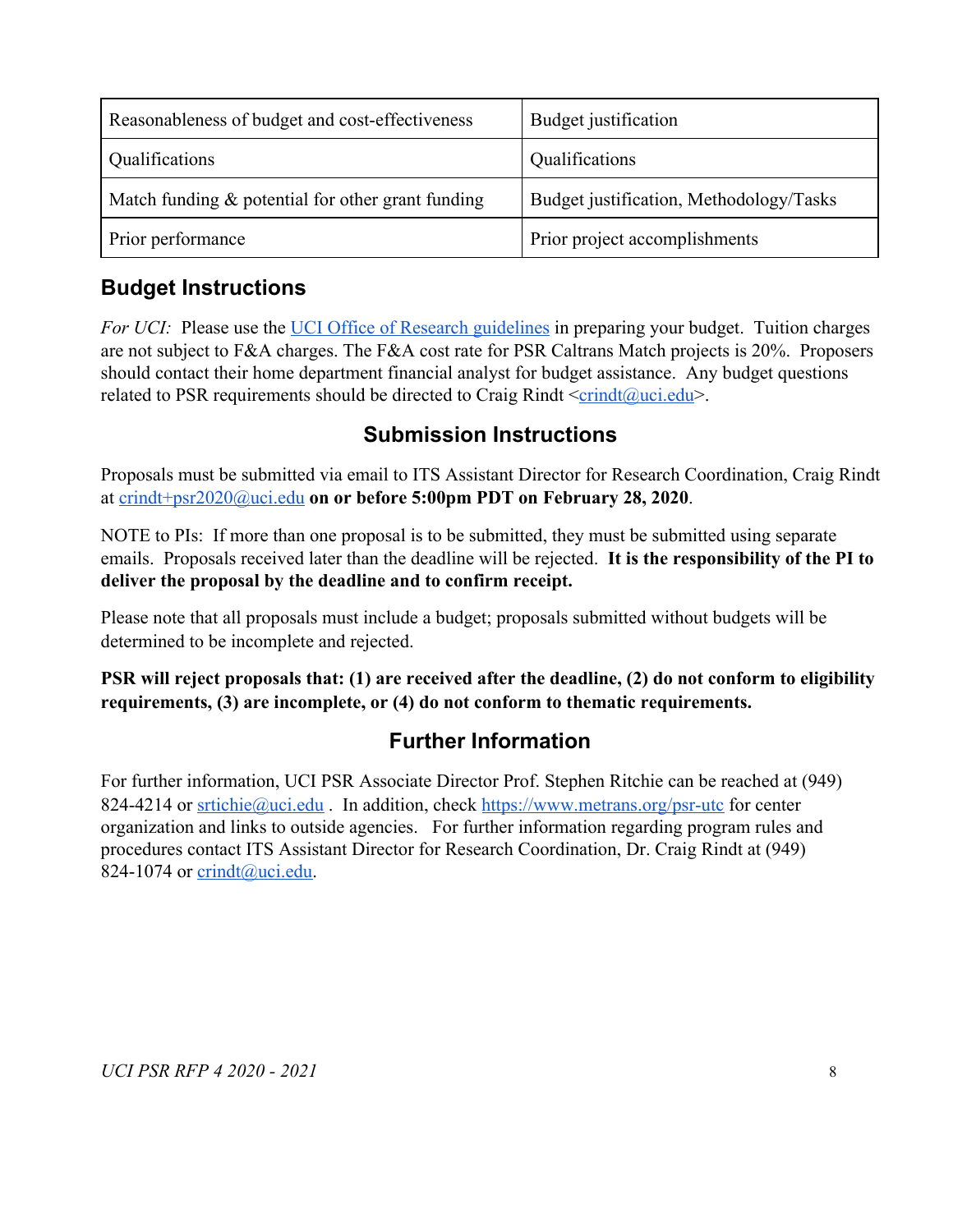# **Appendices**

- **● Appendix A Caltrans Research Needs for FY 2020-21**
- **● Appendix B Caltrans DRISI Research Goals**
- **● Appendix C PSR Research Themes**
- **● Appendix D Budget Information and Forms**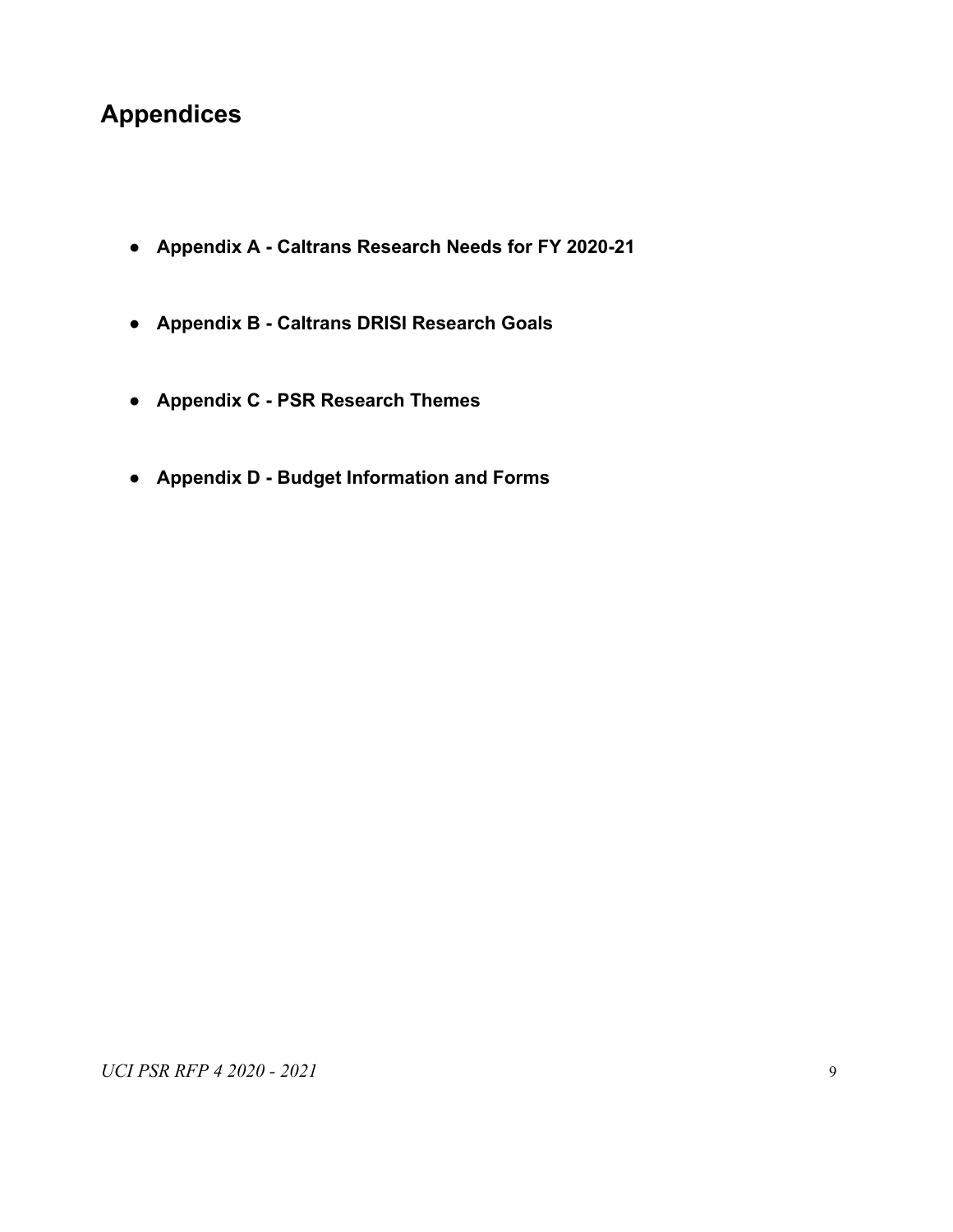## **Appendix A - Caltrans Research Needs for FY 2020-21**

<span id="page-10-0"></span>Priority for the use of Caltrans funds will be given to projects that help to implement and/or inform future activities associated with the priority research topics summarized below. These research needs statements have been sorted by high-level categorizations. Because many are cross-cutting, it is recommended that applicants review all of the following research needs statements. Additional details, including the Caltrans representative requesting the research, can be found in the detailed research statements [available online.](https://drive.google.com/drive/folders/1O2JF-1o97UnWKjg2JGS0wHEmBIY8Mzq-)

**Applicants intending to respond to one or more priority research needs must complete an [expression of interest](https://docs.google.com/forms/d/128fji3_PTKPFtN6bYwDbHyHUIZ7H-DppdNX27Gx8AXo/viewform) by Monday, February 10, 2020, 11:59 PM.**

### **VMT Reduction and Mitigation Strategies**

#### *Best Practices and Innovations in VMT Fee Application*

**Research Need**: Caltrans seeks information regarding existing structures to reduce VMT through the use developer fees, and the potential for increased efficiency, either in collaborative structure, or the type of projects selected.

**Research Description**: The request is for a white paper investigating the question above. Alternatively, case studies and interviews could provide additional information about how fees collected from developers have been applied to VMT reduction efforts in the past.

**Potential for Implementation**: The information may be delivered in the form of guidance to regional and local agencies facing this issue.

#### *Broadband as a VMT Mitigation Strategy*

**Research Need**: Rural areas sometimes lack broadband infrastructure necessary to implement telecommuting options or take advantage of economies of scale in home delivery services. What are the potential effects of providing subsidized broadband service to underserved locations?

**Research Description**: The research would consider data about gaps in broadband service, the potential for broadband service subsidies to incentivize telecommuting, and potential VMT effects of increased telecommuting in one or more areas of the state.

**Potential for Implementation**: This research will help provide a basis for non-infrastructure state interventions for reduction of vehicle miles traveled.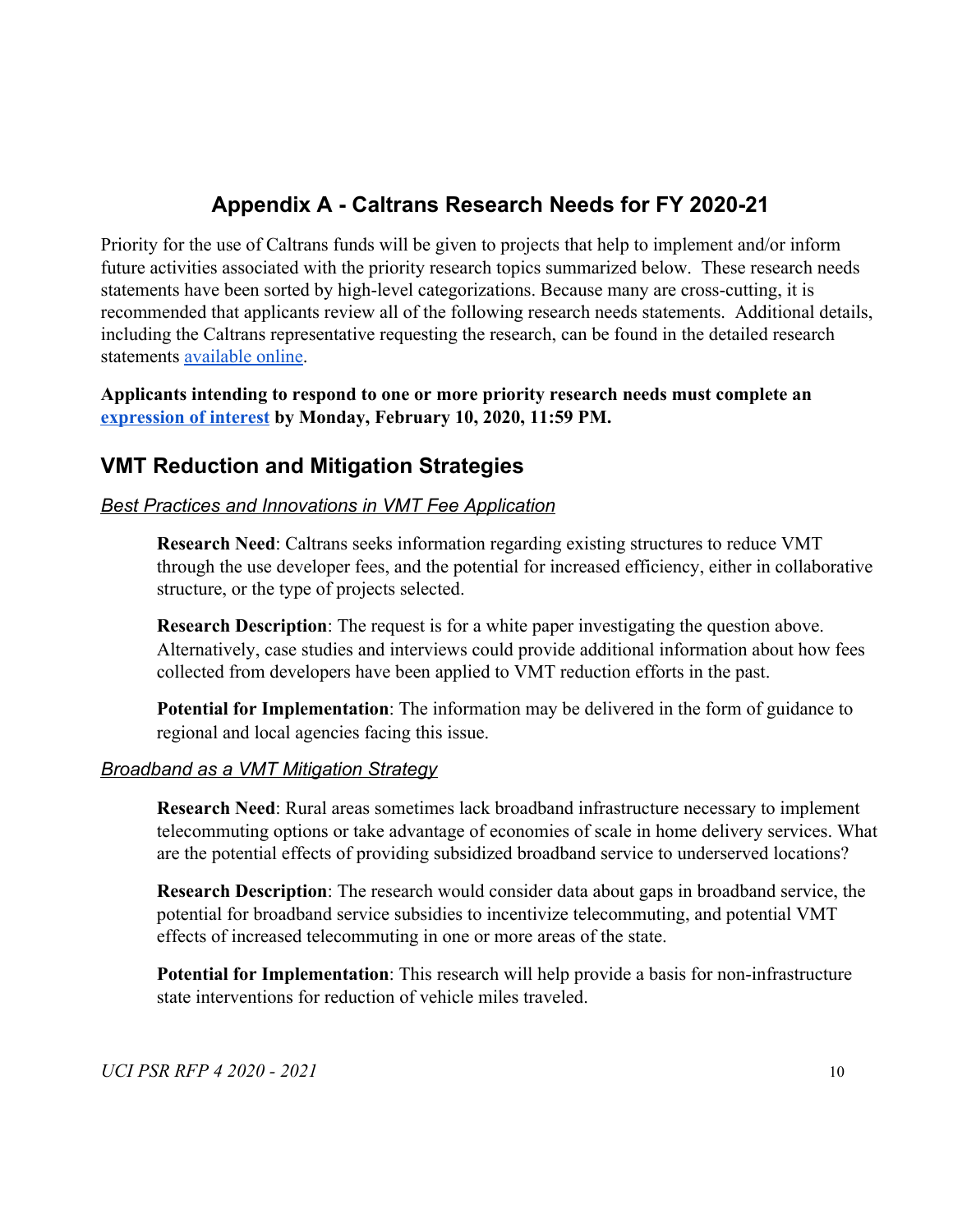#### *Case Studies in Public-Private VMT Reduction Projects*

**Research Need**: Many innovative programs to reduce VMT are not eligible for traditional transportation funding. What are some of the cooperative public/private mechanisms used to plan, fund, and administer cooperative efforts specifically aimed at VMT reduction?

**Research Description**: The request is for a white paper investigating the question above.

**Potential for Implementation**: The information in the report may be used in establishing VMT mitigation mechanisms in the state.

#### *Effectiveness of Affordable Housing Subsidy as VMT Mitigation*

**Research Need**: Would a subsidy for location-efficient affordable housing lead to a reduction in VMT or increase in transit or other non-auto transportation usage? What conditions would need to be present for improvements to occur?

**Research Description**: Seeking a research study that analyzes trip rates from affordable housing, benefits of increased affordability in transit-oriented development, and the potential for government subsidy to increase housing density in urban areas.

**Potential for Implementation**: This research will help provide a basis for non-infrastructure state interventions for reduction of vehicle miles traveled.

#### *Effectiveness of Transportation Demand Management Strategies in Different Place Types*

**Research Need**: Filling in knowledge gaps about suitability and anticipated effect of TDM strategies based on the conditions in which they are deployed.

**Research Description**: The research can take many forms, but potentially could involve case studies that demonstrate the extent to which specific interventions reduced vehicle miles traveled compared to baseline projections.

**Potential for Implementation**: The information may be delivered in the form of guidance to State, regional and local agencies to better hone projections of expected improvements from VMT reduction efforts.

#### *Establishing Nexus / Additionality for Transportation Projects Used as Mitigation*

**Research Need**: Spatial distribution, connectivity, and timing are key metrics in establishing nexus and additionality. How do these metrics interact at the regional scale, and how should off-site VMT reduction projects be assessed to ensure that they are appropriately claiming credit as a mitigation?

**Research Description**: The request is for a white paper investigating the question above.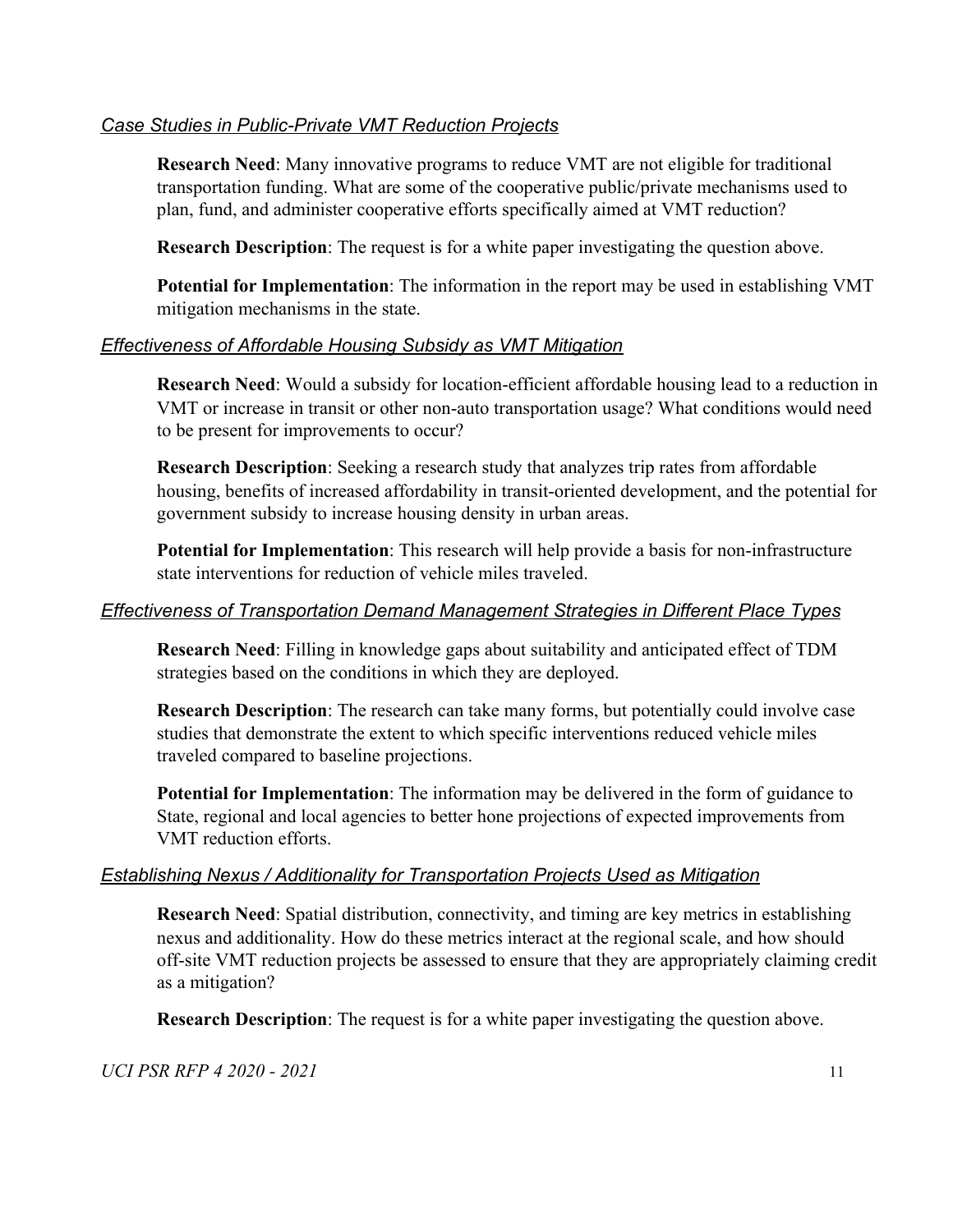Potential for Implementation: The information in the report may be used in establishing VMT mitigation mechanisms in the state.

#### *Lifecycle Cost Assessment for VMT Reduction Strategies*

**Research Need**: State, regional, and Local jurisdictions need more information about the relative effectiveness of VMT reduction strategies, accounting for cost. What is the best investment to offset VMT from development or transportation projects?

**Research Description**: Using Lifecycle cost analysis, define direct and exogeneous costs and benefits of particular VMT reduction strategies.

**Potential for Implementation**: This information can be used to create tools for compliance with SB 743.

#### *Mitigating Local VMT Impacts for Capacity-Enhancing Highway Projects*

**Research Need**: New capacity enhancing projects on the highway will have local VMT impacts. As a responsible agency for these types of projects, how can Caltrans mitigate or avoid VMT impacts when circumstances dictate that capacity enhancing projects are needed?

**Research Description**: The request is for a white paper investigating the question above. The assessment should include a comprehensive list of both well-known and innovative VMT reduction strategies that could be enacted through direct or partnered investment by the state.

**Potential for Implementation**: This research will help provide a basis for state interventions for reduction of vehicle miles traveled.

#### *Monitoring VMT Reduction Claims in Local Development Review*

**Research Need**: Determination that a mitigation for a VMT impact is sufficient is based on projections. Especially if a measure for VMT reduction is untested, how can the state or local jurisdictions monitor the efficacy of projects and programs administered specifically to reduce VMT? What current or theoretical mechanisms exist to ensure that the reductions actually occurred?

**Research Description**: The request is for a white paper investigating the question above.

**Potential for Implementation**: The information in the report may be used in establishing VMT mitigation mechanisms in the state.

#### *Repurposing LOS-Based Fee Structures for VMT Reduction*

**Research Need**: LOS-based analysis necessarily includes an assessment of total traffic load expected from a particular development. What opportunities exist to repurpose existing LOS-based fee structures for a new VMT reduction paradigm?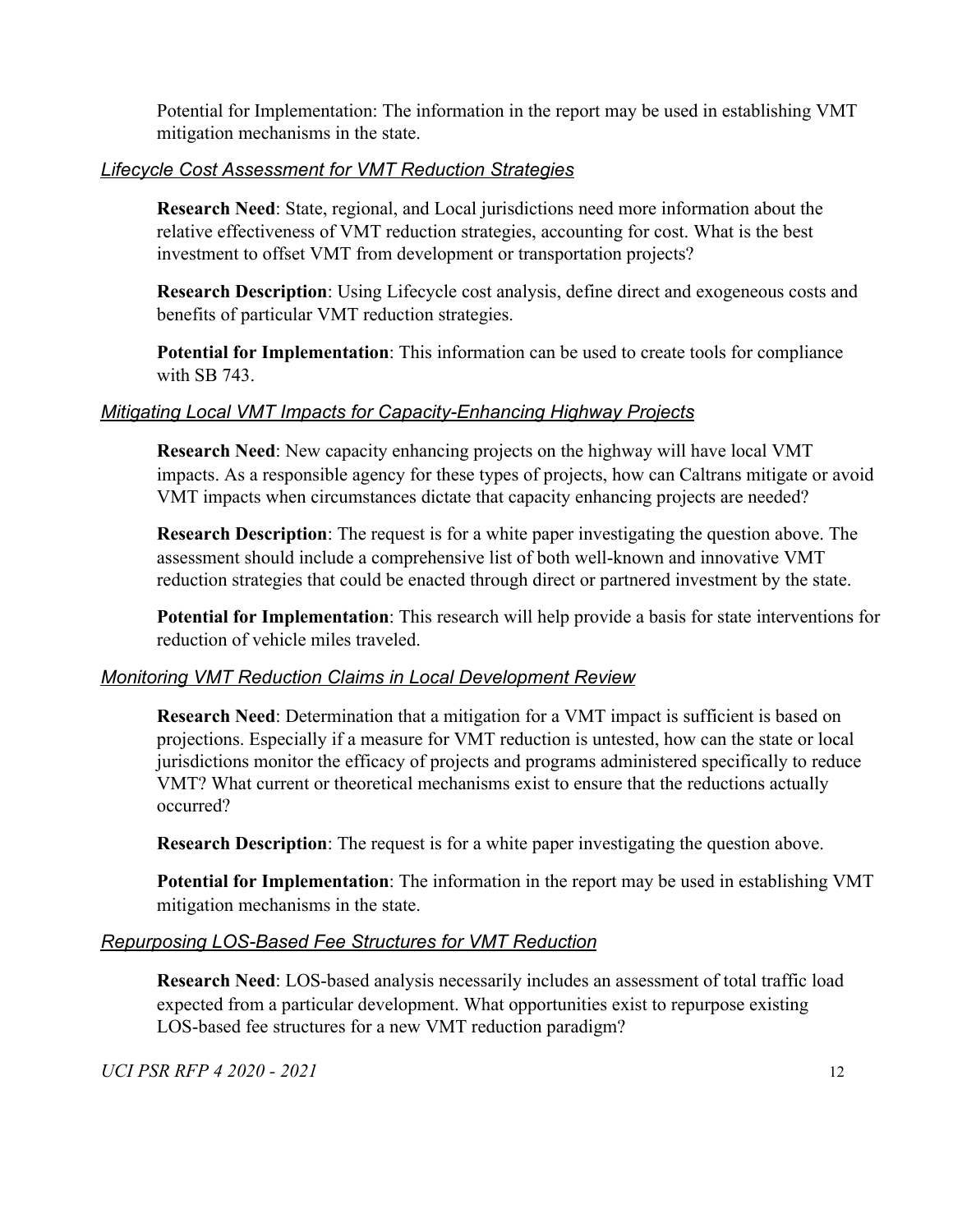**Research Description**: White paper that identifies some common LOS-based fee structures and analyzes ways that the same structure can be applied to a VMT reduction program while still meeting the intended congestion reduction goals.

**Potential for Implementation**: The information in the report may be used in establishing VMT mitigation mechanisms in the state.

### **Shared Mobility**

#### *State-Supported Local Bikeshare Programs*

**Research Need**: What are the potential benefits of a state-sponsored local bikeshare program, including expected mode shift, VMT reduction potential, and effects on accessibility?

**Research Description**: Caltrans seeks a research paper that describes considerations for the creation and deployment of a program that offers assistance to localities in setting up city-wide bike share programs.

**Potential for Implementation**: This research will help provide a basis for non-infrastructure state interventions for reduction of vehicle miles traveled.

#### *State-Supported Tools for Promoting Ride-share at Primary and Secondary Schools*

**Research Need**: Assess the feasibility of a smart phone app that pairs volunteer drivers with students in need of a ride to school or other school related events. Phase one would assess the potential impact of such a program and look at potential regulatory and cooperative scenarios for deployment.

**Research Description**: A research paper that identifies considerations for the development of a research prototype and cooperative structures that include multiple state and local jurisdictions.

**Potential for Implementation**: If successful, the research may lead to the development of a new system for providing essential transportation services at increased efficiency throughout the state.

### **Congestion Management**

#### *Advanced Parking Management Systems and Integrated Corridor Management with Transit Component*

**Research Need**: Congestion is an ever-growing problem in California, but solutions are possible through underutilized transportation resources, namely transit, cutting-edge connected vehicle technologies, ramp metering, roadway shoulders, and bicycle/pedestrian facilities. What is needed is a way to integrate these resources so that they can serve as innovative means to reduce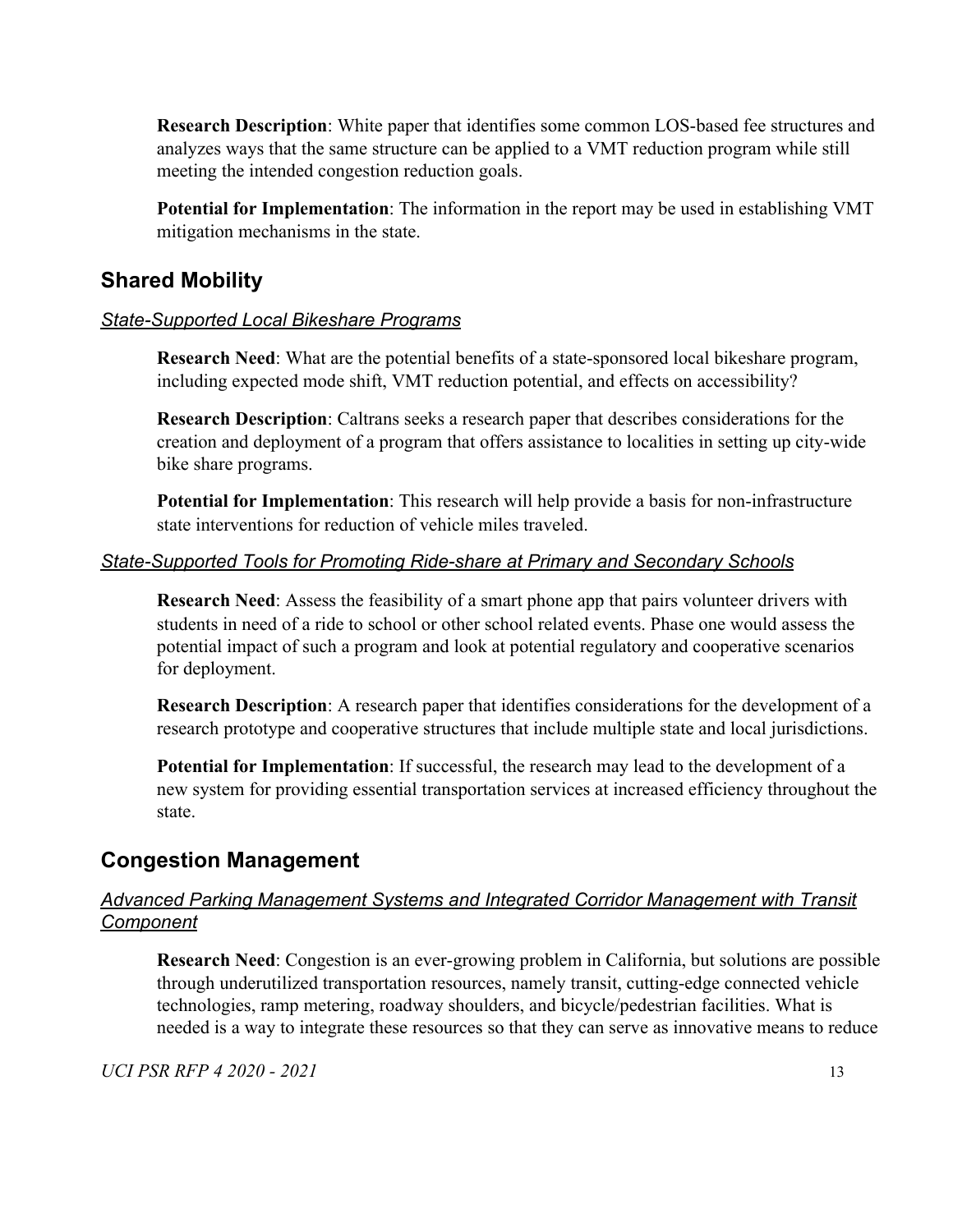roadway congestion.

**Research Description**: Researchers will coordinate on a pilot project that aims to link Dedicated Short Range Communications (DSRC) On-Board Units (OBU) to Ramp Metering (RM) Universal Ramp Metering Systems (URMS) cabinets to modify ramp meter green time, parking, and transit services.

**Potential for Implementation**: The knowledge gained will be how feasible this pilot project is, how connected vehicle technologies could be used in this pilot project, and how transit agencies may assist.

### *Opportunities and Barriers of Various Congestion Pricing Strategies that have the Potential to Equitably Reduce VMT*

**Research Need**: Several potential research needs are identified in the following:

Caltrans seeks investigation of whether or not the burden caused by congestion pricing is disproportionately larger for low-income people, taking vehicle ownership, existing mode share, and potential use of revenues from pricing. Some questions to address:

- How is personal vehicle ownership related to one's opportunity for income or social mobility? Is this a factor if one has access to well-funded public transportation?
- What reforms can be made to traditional congestion pricing techniques to ensure that costs and benefits are equitably distributed?
- Could congestion pricing revenue be structured so that we offset costs for low-income drivers, similar to price offsets used in the home heating/energy industry, for example?
- How would congestion pricing react to changes in the economy, such as a recession? Are there any best practices that touch on this question?

Data Gaps:

- What is the longitudinal relationship between good access to public transportation and income mobility?
- What is the longitudinal relationship between personal vehicle ownership and income mobility?

**Desired Improvement**: The desired outcome is that a mix of congestion pricing strategies, when structured equitably, can effectively reduce vehicle miles traveled. Research Description: This research activity examines the opportunities and barriers of various congestion pricing strategies that have the potential to equitably reduce vehicle miles traveled.

**Potential for Implementation**: This information will be used to inform discussions around the equitability of congestion pricing regimes.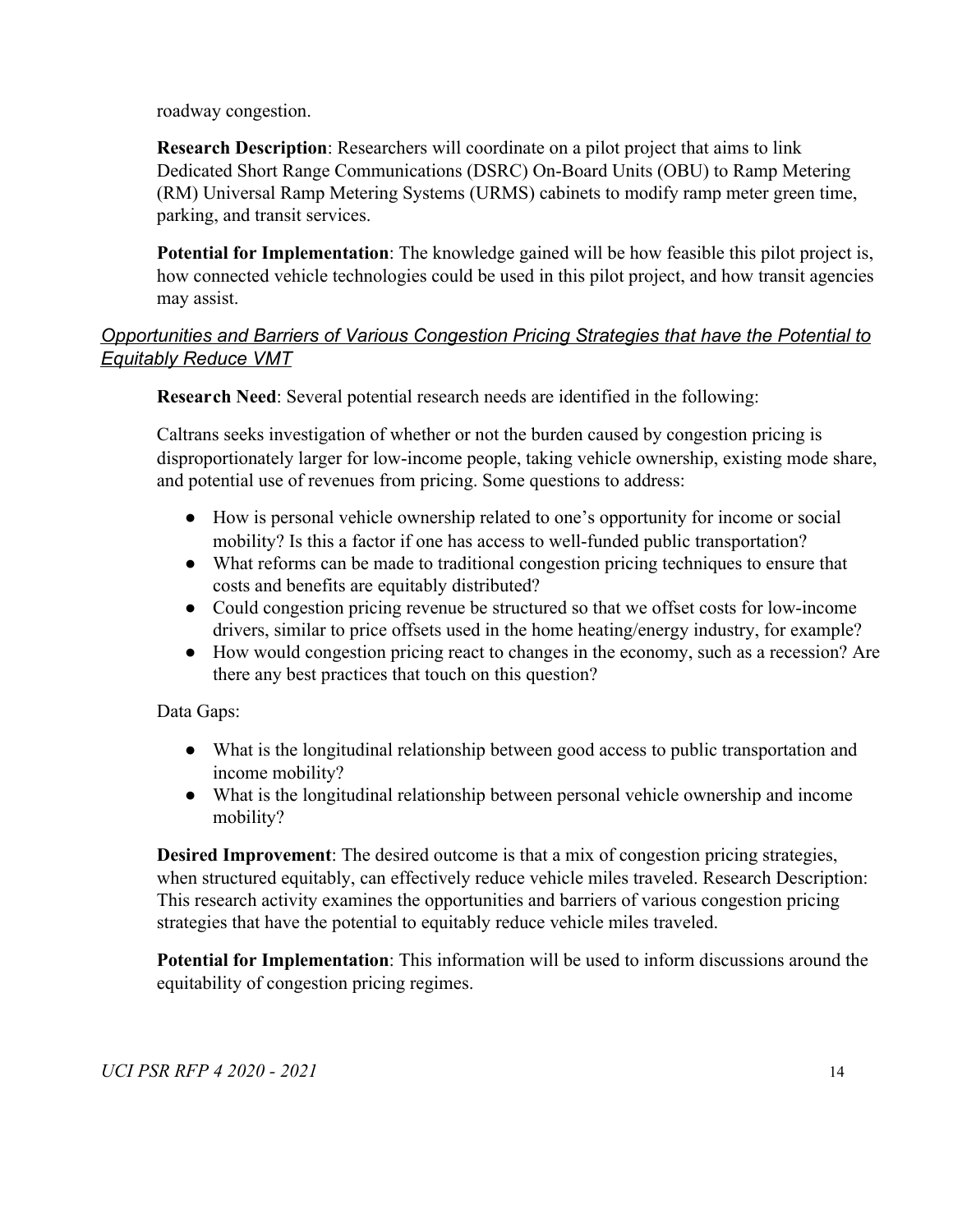## **Equity**

### *Assisting ADA customers with Innovative Technology*

**Research Need**: Currently, many people with disabilities face difficulties accessing rail and mass transportation services. There are a lot of technologies being developed right now to assist people with disabilities in basic mobility and other needs. A study is needed to review and summarize technologies in development and survey members of the disability community to make recommendations on technologies that can assist people in accessing transit.

**Research Description**: The researcher should review those assistive technologies that could assist people with disabilities in accessing rail and mass transportation services. The researchers should also visit schools for the deaf and the blind to hear more about their needs and get their feedback on assistive technologies.

**Potential for Implementation**: The final product is a research report that summarizes their activities and makes recommendations.

### *History of Caltrans Freeway Decisions, Placement, Construction, and Their Racial Consequences*

**Research Need**: Disparities exist statewide regarding the transportation system, with benefits and burdens being inequitable in distribution. Caltrans would like to gather information on the creation of the State Highway System, including the governing laws and incentives for freeway placement, how the locations were selected, and the impacted communities. Some of this information has already been developed, but our major interest is focused about the communities and people that were/continue to be affected.

#### Data Gaps:

- What were the racial demographics of the people/communities that were displaced?
- Which freeways were designed as "slum clearage" or some other form of social "betterment"?
- Was there any community engagement and/or backlash surrounding placement of freeways?
- What was the average price of the homes in the communities we built in at the time?
- What was the fair market value paid home owners and/or renters to acquire their land?
- What were the policies and practices surrounding displacement of renters historically?
- What were the average prices of homes in neighboring communities at the time? Now?
- What is the Department currently doing surrounding anti-displacement with development of new projects and because of investments/gentrification?
- What are other State DOTs doing regarding transportation equity?
- How are other jurisdictions analyzing and/or addressing historical decisions and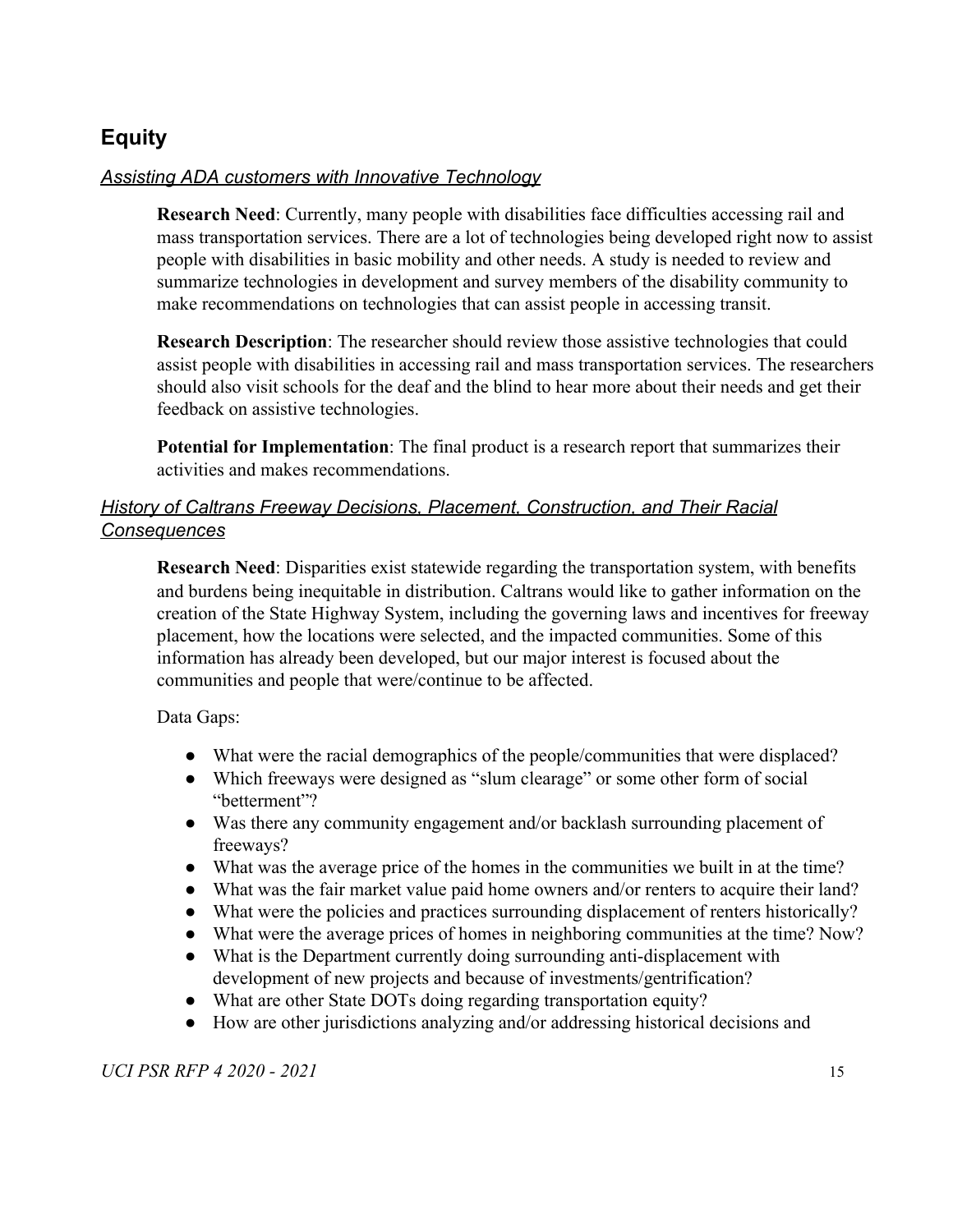impacts?

**Desired Improvement**: The desired outcome is to have a thorough knowledge of the Department's history, especially with regards to the racial impacts of transportation decisions. As we begin to explore the "why" of the current disparities, and how to create structural change and make equitable decisions moving forward, it is imperative that we understand this historical context in which we are operating.

**Research Description**: This research activity examines the consequences both, immediate and lasting, of Caltrans transportation decisions, development, and investments.

**Potential for Implementation**: As disparities persist, we need to understand why they exist, and how we can address the root causes. We also want to look at solutions and community engagement in the future and authentic change must come with acknowledgement and accountability for our historical impacts.

## **Freight**

### *Assessing the Role of Indian Reservation Roads in Freight Movement*

**Research Need**: The Indian Reservation Roads (IRR) program, established in 1928, funds maintenance, construction, and improvement of IRR routes that do not receive state funding through federal-aid funding.<sup>1</sup> Currently, FHWA is assigned oversight of the Tribal Transportation Program (formerly the IRR program) and is responsible for determining available funding to allocate to the Bureau of Indian Affairs (BIA) for projects on the National Tribal Transportation Facility Inventory (NTTFI), formerly the IRR system.4 Many of California's Tribal lands are accessed from or served directly by the state highway system, including routes identified within the State Highway Freight Network. Future study is needed to determine what role the NTTFI plays in the movement of freight to and from the Tribal lands of California.

**Research Description**: The objective of the proposed study would be to analyze California's NTTFI designated roads to identify which Tribal Transportation Program routes (or portions of routes) are already on the California State Freight Highway Network, to collect goods movement data on the IRR system, and to determine how the NTTFI system supports freight movement within the California as a whole.

#### *Commodity Flow Survey for Pass-through Cargo*

**Research Need**: More information is needed on the composition and volume of pass-through traffic, that with both an origin and destination outside of California, in order to better understand the related costs and benefits.

<sup>&</sup>lt;sup>1</sup> California Indian Reservation Roads Technical Report.

*UCI PSR RFP 4 2020 - 2021* 16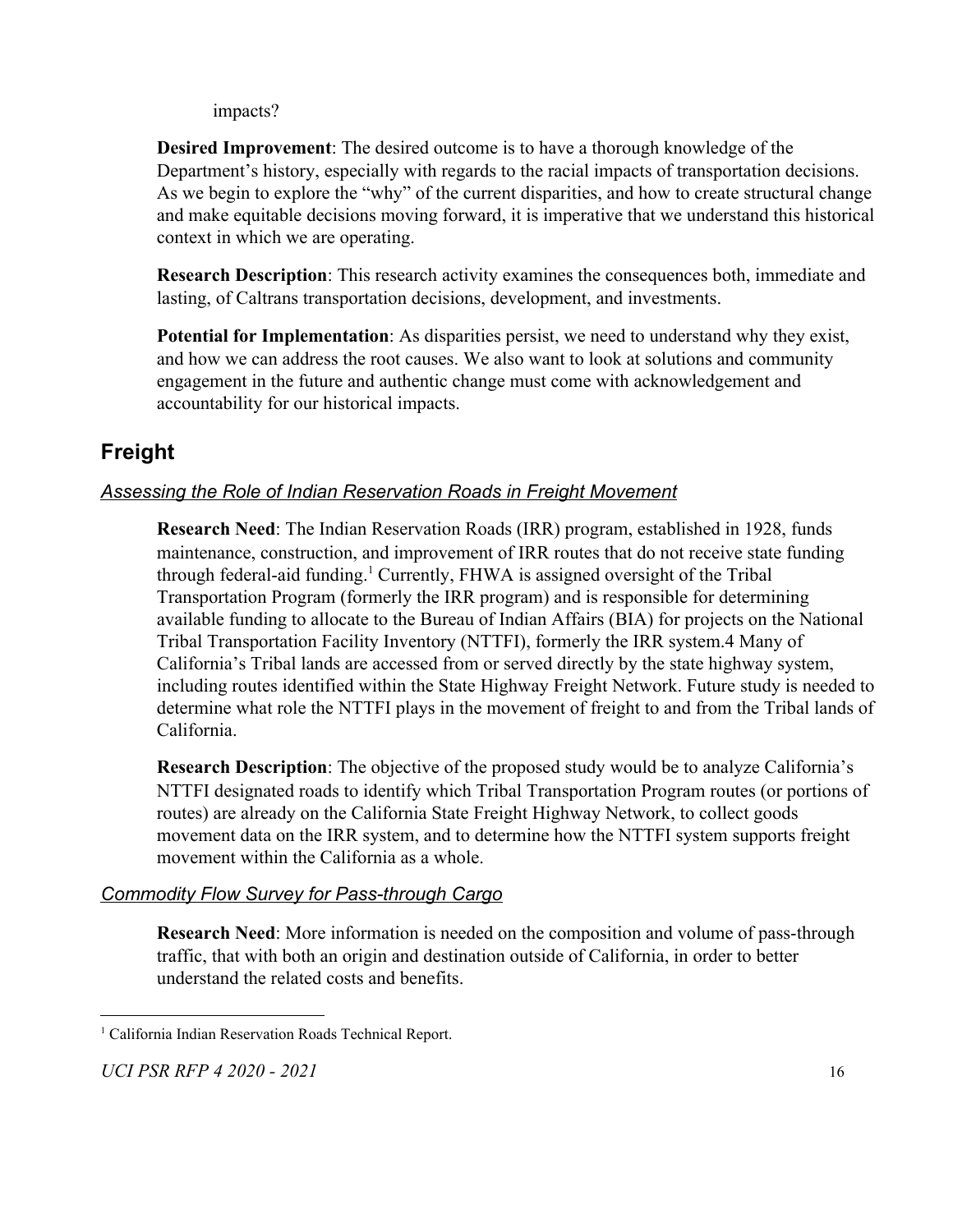**Research Description**: Analysis of commodity flows to more accurately assess multi-modal freight related travel with both an origin and destination outside of California. Also, the study may include an economic analysis of these freight movements, including environmental effects.

#### *Economic and Environmental Impacts of Expanded Short Rail Service*

**Research Need**: To shippers, the ability to use short line railroads means lower transportation costs, more flexible local service options, and a greatly expanded market reach for local products through their Class I railroad partners. In order to promote smart investments in short line rail service, it is important to understand and quantify the potential benefits of short line rail versus the cost of expansion.

**Research Description**: A paper outlining the current state of knowledge around suitable markets for short line rail, potential for modal shift to rail, cost of expansion or other barriers to entry, and expected travel related effects of different short line expansion scenarios.

#### *Environmental Impact Avoidance in Freight Corridors*

**Research Need**: While California sees significant economic benefit (such as jobs, sales tax) by serving as the nation's global gateway, there is an associated cost exerted by the significant pass-through freight moving by truck and train. Research is needed to explore methods to reduce or eliminate negative externalities from freight movement, especially air quality effects.

**Research Description**: A white paper or small research project reviewing best practices or case studies around freight-related impact mitigation. Another potential product is a list of strategies with an assessment of their effectiveness in certain situations.

#### *Feasibility and Efficiency Benefits of Dedicated Truck Lanes*

**Research Need**: Separating freight from other traffic may reduce congestion and the chance of traffic incidents related to mixing commercial and non-commercial vehicles. What are factors that have led to successful truck-only projects in the past, what are some current barriers in California, and what benefits could be expected from separating truck and non-truck facilities?

**Research Description**: Study looking at considerations in the planning of truck-only facilities, successful and unsuccessful cases of the past, and the creation of a methodology to accurately assess costs and benefits.

#### *Modeling Truck/Bus Created Fugitive Dust on Highway Roadsides with Narrow or Absent Shoulders*

**Research Need**: Most of the existing fugitive dust studies found on a search of the literature investigated dust created by traffic on the paved highway surface. A study completed by the University of Nevada and the San Joaquin Valley Unified Air Pollution Control District in 2011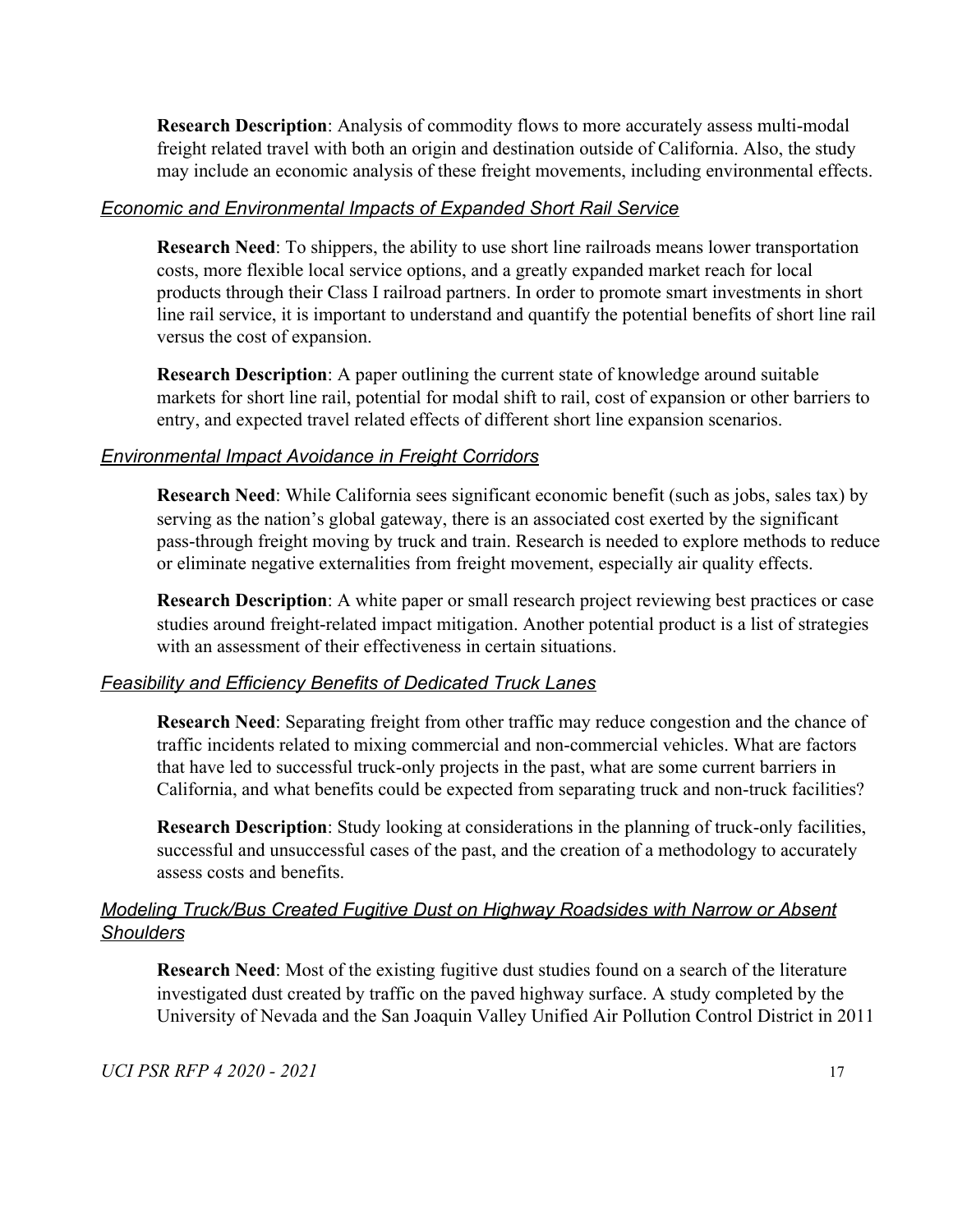reports the first empirical estimate of particle emissions from unpaved shoulders of paved roads. <sup>2</sup> This study confirms the theory that large vehicles with poor aerodynamics traveling at high speed result in significant dust entrainment. While not the source of the highest fugitive dust emissions for the basin, depending on conditions, shoulder-generated dust could have significant effect on local air quality.

**Research Description**: The objective of the proposed study would be to model dust plumes to determine extent and volume of dust plume under expected climate change conditions (warmer, drier for longer periods) at different shoulder widths to determine optimal widths of paving necessary to alleviate the additional dust created by an ever-increasing number of large vehicles.

#### *Projecting and Mitigating Potential Job Loss from Freight Sector Automation*

**Research Need**: While the use of automation in warehouses, marine terminals, and trucking offers many benefits, their implementation also poses complex planning dilemmas. For example, although automated trucks may address major industry challenges such as the national truck driver shortage, there is also the potential for unintended economic impacts of job loss if these workers are not transitioned into other jobs. What sub-sectors of the freight economy are experiencing or will experience effects of automation, and what are the effects on total productivity, total employment, wages, and other important labor statistics? What are some ways that negative effects can be mitigated?

**Research Description**: White paper looking at the effects of automation, potential to shift jobs, and common or experimental methods of mitigating any negative effects

#### *VMT Impacts of E-commerce Logistics Facilities and Warehousing*

**Research Need**: As growth in e-commerce continues, it is critical to understand how the use of logistics facilities and warehouses is changing over time, and what that means in terms of the expected travel to and from those facilities. A warehouse might go from passive use to handling a part of the delivery supply chain for a large online retailer, for instance. How should regional and statewide traffic models adjust to anticipate more transportation-intensive uses in those sites? Are those trips replacing trips that would have previously been assigned to traditional retail?

**Research Description**: A study outlining the expected impact of e-commerce versus other types of facilities that may have similar location or zoning, either through modeling, case studies, or before and after travel data.

<sup>2</sup> H. Moosmüller, J. A. Gillies, C. F. Rogers, D. W. DuBois, J. C. Chow, J. G. Watson & R. Langston (1998) Particulate Emission Rates for Unpaved Shoulders along a Paved Road, Journal of the Air & Waste Management Association, 48:5, 398-407, OI:10.1080/10473289.1998.10463694.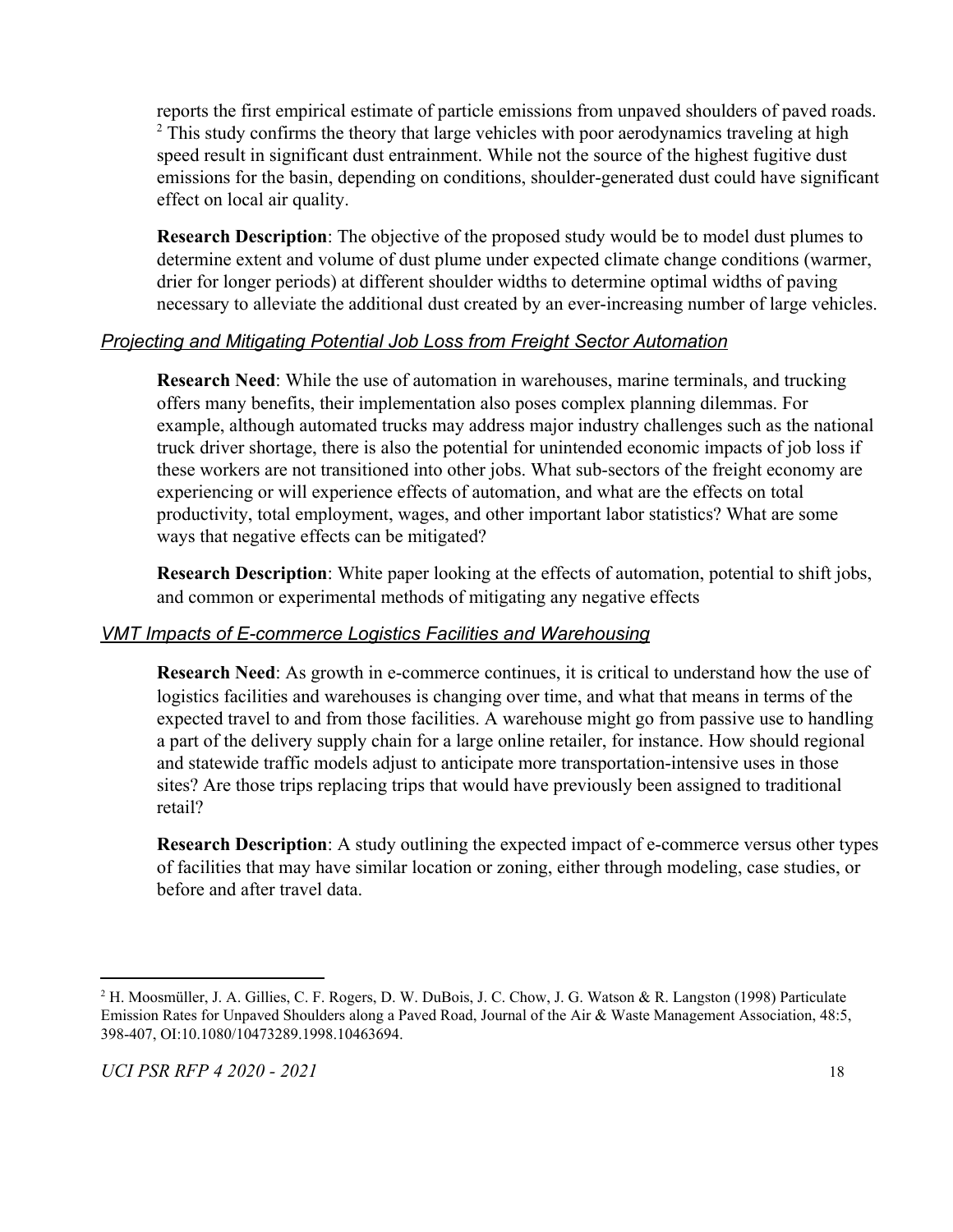### **Connected and Autonomous Vehicles**

#### *Intersection Movement Assist*

**Research Need**: Vehicle-to-infrastructure (V2I) technologies facilitate communication between vehicles and infrastructure. Transit vehicle drivers face complex urban driving environments, with blind spots, differing turning radii, and left turns. V2I technologies can potentially improve safety by assisting transit drivers in negotiating differing driving environments. Further research is required to determine how V2I technologies can be used to improve transit vehicle safety.

**Research Description**: The researcher will use a test track to investigate which V2I technologies to use and how V2I technologies can be used to assist transit drivers in negotiating real-world environments.

**Potential for Implementation**: A research report that describes the specific V2I technologies and how they can be used to improve transit vehicle safety.

#### *Vehicle Turning Right in Front of Bus Warning*

**Research Need**: Vehicle to Infrastructure (V2I) technology is the communication between vehicles and infrastructure to improve traffic flow and improve safety. V2I can be used to alert drivers when they are about to turn right in front of a transit vehicle. It can also be used to alert transit drivers when someone is about to right in front of them. What is needed is further research into how best to use V2I technologies, which specific technologies to use, and how these can be integrated in test simulations.

**Research Description**: The researcher will use a test track to research various V2I technologies for how best they can be integrated to provide the warning.

**Potential for Implementation**: A research report that describes the specific technologies used and how those technologies can best be used to warn drivers.

#### *Modeling Autonomous Vehicle Effects in Rural and Small Urban Settings*

**Research Need**: What factors must be considered in modeling autonomous vehicle ownership rates and travel behavior in rural areas of the state?

**Research Description**: Reviewing the literature and using surveys and other data where necessary, the goal would be to determine a methodology to account for rural and small urban place types in modeling the effects of AV ownership and usage.

**Potential for Implementation**: The product would be a report and modeling considerations that can be used by rural areas in projecting future travel behavior.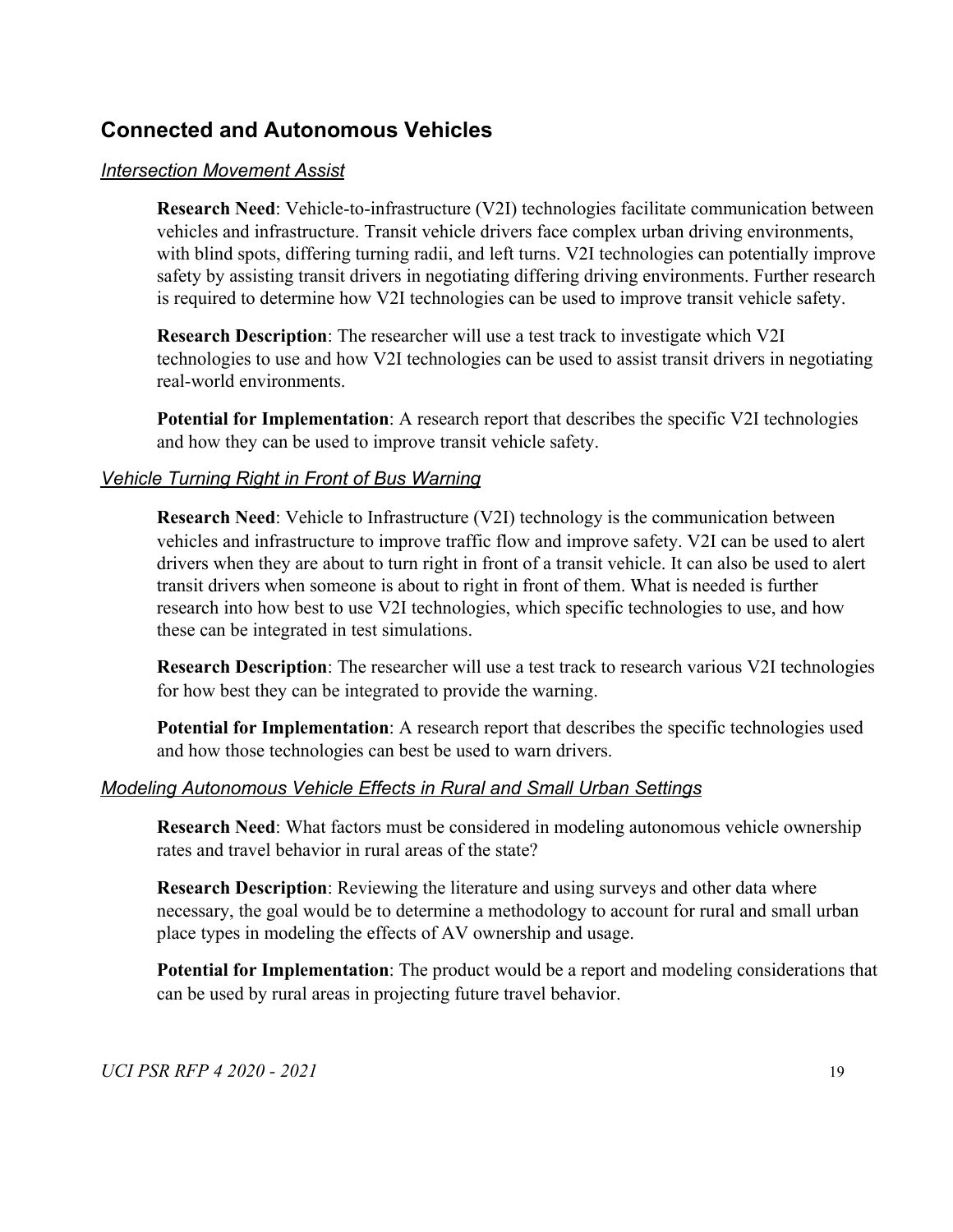### **Transit**

#### *Network Integration: Trip Planning, Transactions, and Journeys*

**Research Need**: There are over 200 transit agencies in California, each with their own routes, fare systems, and in some cases trip planning applications. The transit user faces barriers when traveling between agencies' service areas. Further integration is needed in the areas of trip planning, transactions, and travel, including multi-modal access to and from station areas.

**Research Description**: Research is needed to explore further network integration of the several transit and rail agencies in the current California context given recent developments in technology and integration. What further ways are there to integrate the systems, and how can agencies collaborate further?

**Potential for Implementation**: The deployable product is a research project that documents current network integration efforts and opportunities. This report and the underlying research will make recommendations on how network integration can best proceed.

#### *Network Integration: Post-Journey Phases*

**Research Need**: Efforts are ongoing to further integrate the transit and rail agencies' services in California. Several components of network integration do not directly involve customers' travel and trip-planning but rather support them. In particular, transit and rail agencies need further coordination and integration in mobility service data, payment systems, wayfinding, customer service/feedback, and user data/accounts. Further research is needed in these areas to explore the direction California should go.

**Research Description**: The research will focus on new and cutting edge means to provide support to network integration. It will focus on how those can be used in an integrated setting in the California context.

**Potential for Implementation**: The research will result in a report that surveys the state-of-thepractice and cutting edge practices in network integration with recommendations for further steps to integrate the network.

### **Zero-Emission Vehicle and Fuel Technologies**

#### *Assessment of Requirements, Costs, and Benefits of Providing Charging Facilities for Battery Electric Heavy-Duty Trucks and Buses at Safety Roadside Rest Areas*

**Research Need**: Research is needed to better define possibilities for and barriers to the provision of charging infrastructure for heavy vehicles at roadside rest areas.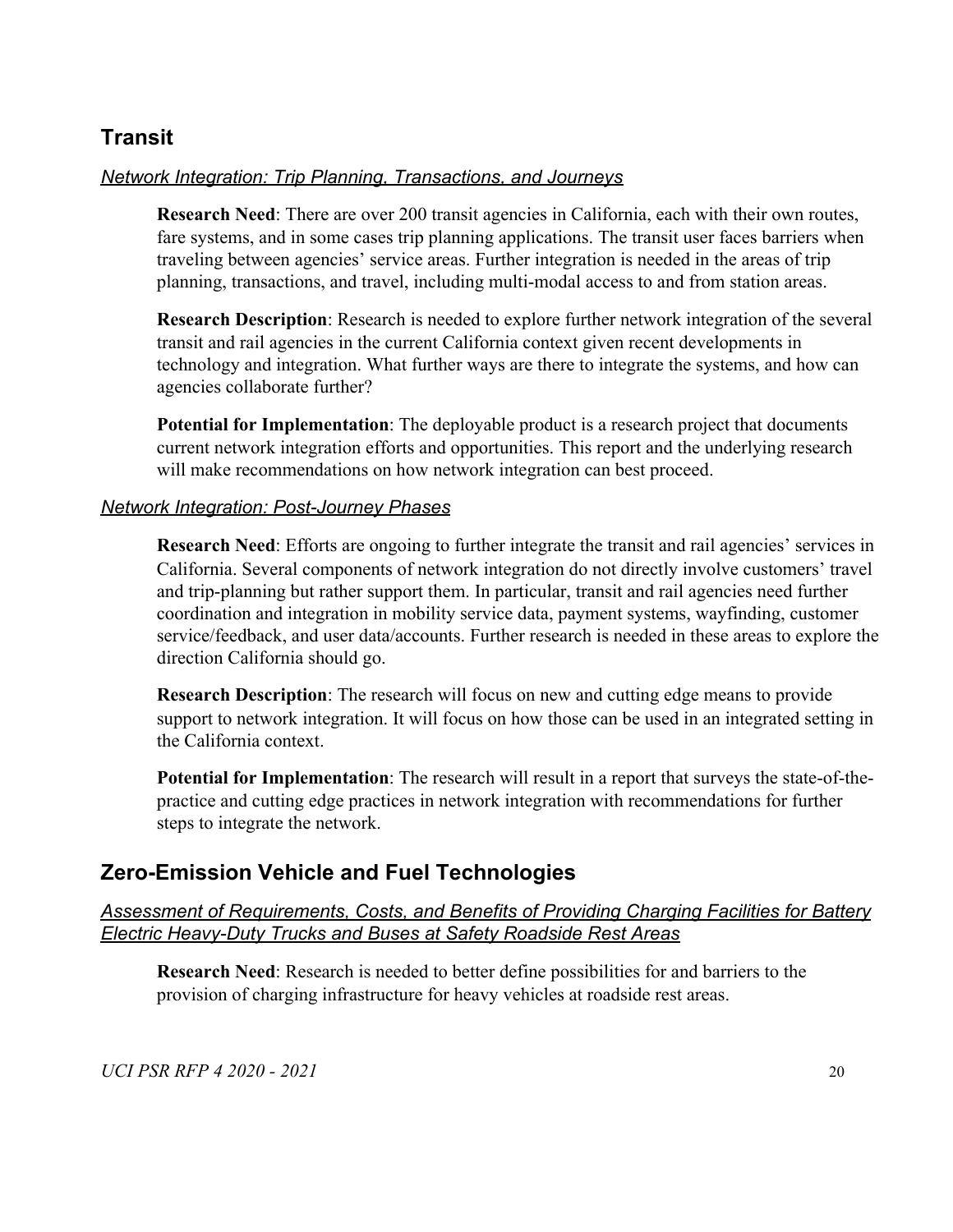**Research Description**: Potential topics include assessing the load capacity, type of infrastructure needed (charging stations, safety equipment, design of facilities, plug types, etc.), potential rates for electricity, hours needed for charging for a range of heavy duty vehicles.

#### *Leveraging Pedal Signal Correction to Reduce Fuel Use and Charge Times*

**Research Need**: Caltrans would like to assess claims by Smart Pedal Inc. that their signal correction mechanism produces mileage and range increases in electric and hybrid vehicles. Are there other products that have the same general purpose and are they as effective?

**Research Description**: Seeking a research study that tests and compares after-market signal correction apparatus.

**Potential for Implementation**: This study would confirm potential cost and energy savings from these devices, and serve as justification for potential deployment in Caltrans fleet vehicles.

#### *Zero-Emissions Vehicles Technology Feasibility Study for Intercity Passenger Rail*

**Research Need**: California has set very ambitious greenhouse gas reduction goals for the state. One of the main strategies to achieve these reductions is the use of rail and transit, particularly zero-emission vehicles. It is unknown which rail technologies, such as hydrogen trains and electric trains, will be most viable for intercity passenger rail. Further research is needed to determine which are the most feasible zero-emission vehicles to use, or how transitions to new vehicles can be managed.

**Research Description**: The researcher will investigate the feasibility of zero-emission vehicles in intercity passenger rail for use in California.

**Potential for Implementation**: A study that documents the feasibility of particular zero-emission vehicle types for use in California's intercity passenger rail system.

### **Safety**

#### *Vulnerable Road Users in Signalized Crosswalks*

**Research Need**: Crashes involving vulnerable road users, namely bicyclists and pedestrians, have increased in recent years due to several factors, such as growing SUV sales, increased walking and bicycling, and inattentive driving. Connected vehicle technology links vehicles to other vehicles and infrastructure, communicating data to improve travel flow and safety. Vehicle-to-infrastructure (V2I) technologies hold the promise to alert drivers when a bicyclist or pedestrian is in a signalized crosswalk, potentially decreasing road crashes. Further research is needed in this area to determine how V2I technology best works.

**Research Description**: The researcher will use various V2I technologies on a test track to see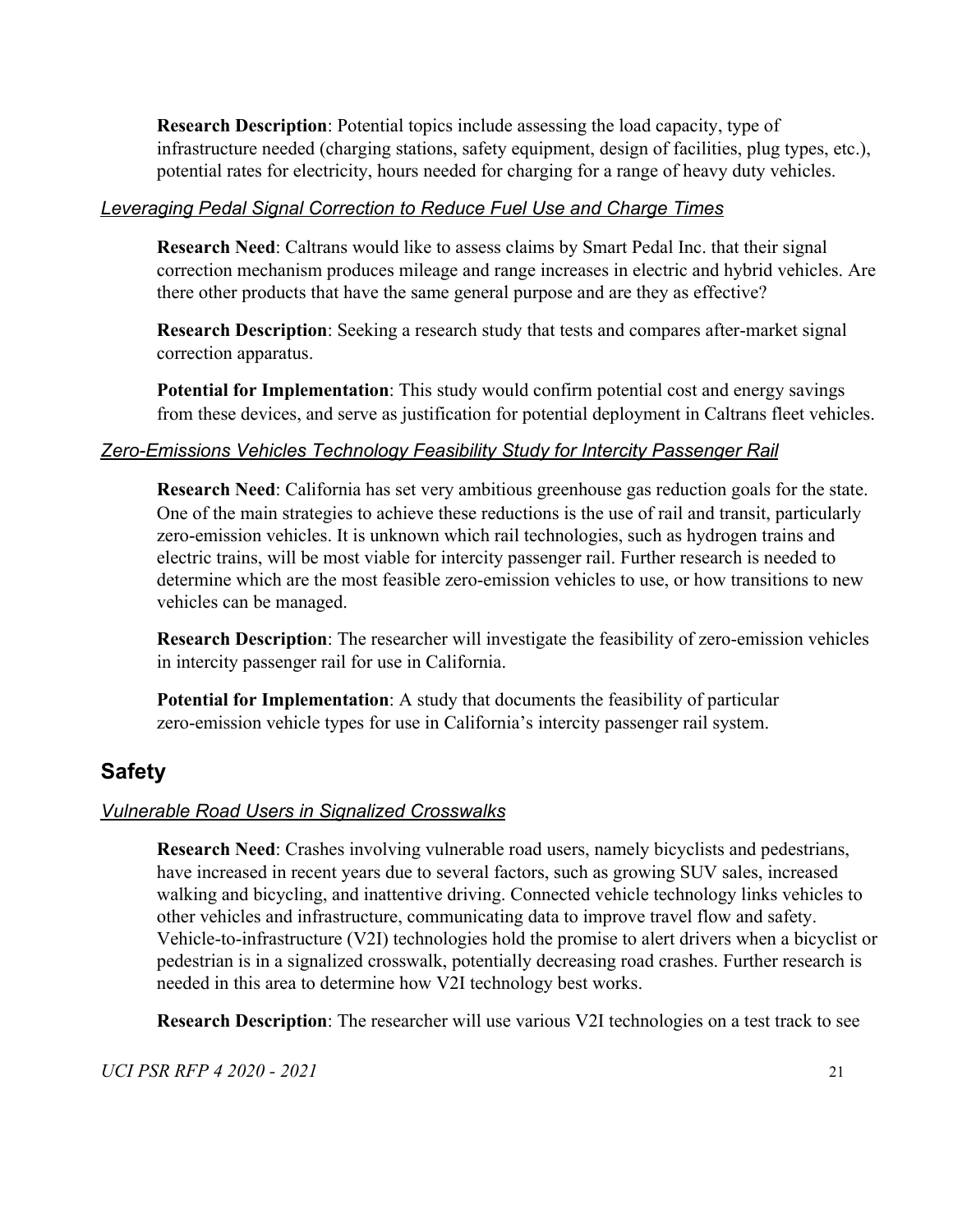how V2I can alert drivers to vulnerable road users in a signalized intersection with the aim of decreasing crashes.

**Potential for Implementation**: A report that documents how V2I technology for improved safety of vulnerable road users can work. The report should identify specific technologies and strategies in these areas.

### **Environmental Review**

### *GIS Methods for CEQA Project Screening Based on Site, Project Context, and Impact on the State Highway System*

**Research Need**: There is a need to identify and understand project significance in a geographical and visual way. Being able to identify project area context, view relevant information, and change for how projects are screened as conditions and laws change is critical. Research into what data and methodologies are applicable toward environmental review at for impacts on the State Highway System.

**Research Description**: Changes in land-use and project location in order to screen projects for environmental review and project significance. Methodology should include GIS applications and demonstrations on what data could be collected to facilitate project screen criteria using GIS applications. For example, if an environmental reviewer can see the boundaries of transit priority zones, water sheds, local land-use planned projects, and other information that is critical to understanding their environmental review, it would save time and increase effectiveness.

**Potential for Implementation**: The deployable product would be a GIS project screening web application that could facilitate intergovernmental review of CEQA and NEPA projects and their potential impacts on the State Highway System.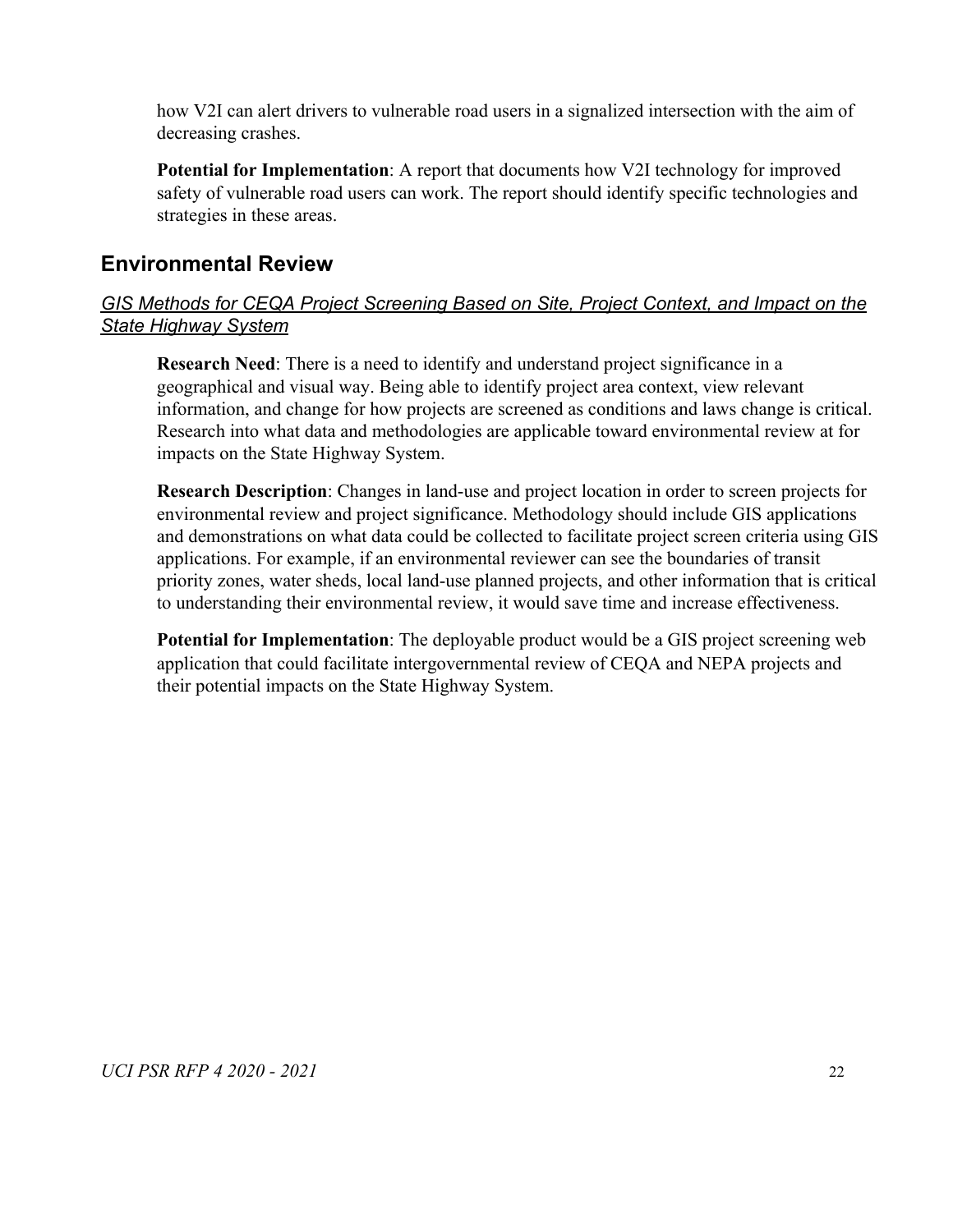## **Appendix B - Caltrans DRISI Research Goals**

<span id="page-23-0"></span>The Caltrans Division of Research, Innovation and System Information (DRISI) "advances California's transportation system, develops comprehensive transportation solutions, and creates and distributes transportation-related knowledge and information." DRISI's purpose and goals support Caltrans' mission to provide a safe, sustainable, integrated, and efficient transportation system to enhance California's economy and livability. Applicants may find it helpful to review DRISI's research goals, below, when considering research topics.

- Critical societal and technological trends for consideration in the California Transportation Plan and subsidiary Caltrans modal plans, including (not limited to):
	- Impacts of shared mobility on vehicle miles traveled (VMT)
	- Transportation-related cybersecurity risk
	- Meeting transportation needs in the midst of changing California demographics
- Implementation of the statewide freight plan and emerging sustainable freight trends, including but not limited to:
	- Methods for determining freight origin and destination
	- Truck parking innovations
	- Modal shifts from trucks to rail or barge
	- Intelligent transportation systems for freight
- Meeting transportation system performance measurement requirements of the FAST Act and California Senate Bill 1, including but not limited to:
	- Data collection needs for new performance metrics in the Caltrans Strategic Management Plan including prosperity, accessibility, livability, and resiliency
	- Best practices in performance-based transportation planning in the U.S.
	- How to use GPS data for mode and activity deduction including how other DOTs use big data
	- How to use Big Data platform for integrating land use and transportation planning
	- How to incorporate contingency planning into corridor planning (Shared mobility (TNCs), AV/CV deployment, Climate Change, economic uncertainty, etc.); how to incorporate health and accessibility scores into corridor planning
	- How to identify data sources and develop parameters for qualitatively ranking critical corridors and optimal projects
	- Improved active transportation safety, mobility, and equity aimed at fostering healthy and sustainable communities, including but not limited to:
		- Access to data need to effectively evaluate systemwide or location-specific safety issues
		- Analysis of benefits and costs of bicycle and ped. safety infrastructure projects
		- Estimating greenhouse gas reduction potential of active transportation facilities
		- Bicycle and pedestrian trip data collection methodology and forecasting
- Tools for assessing lifecycle GHG emissions and costs for highway and other projects, as per Executive Order B-30-15
- Tools for predicting and mapping mudslides as a result of the environmental effects of wildfires
- Case studies in transportation equity.
- Racial history and impacts of transportation decisions in the state of California and at Caltrans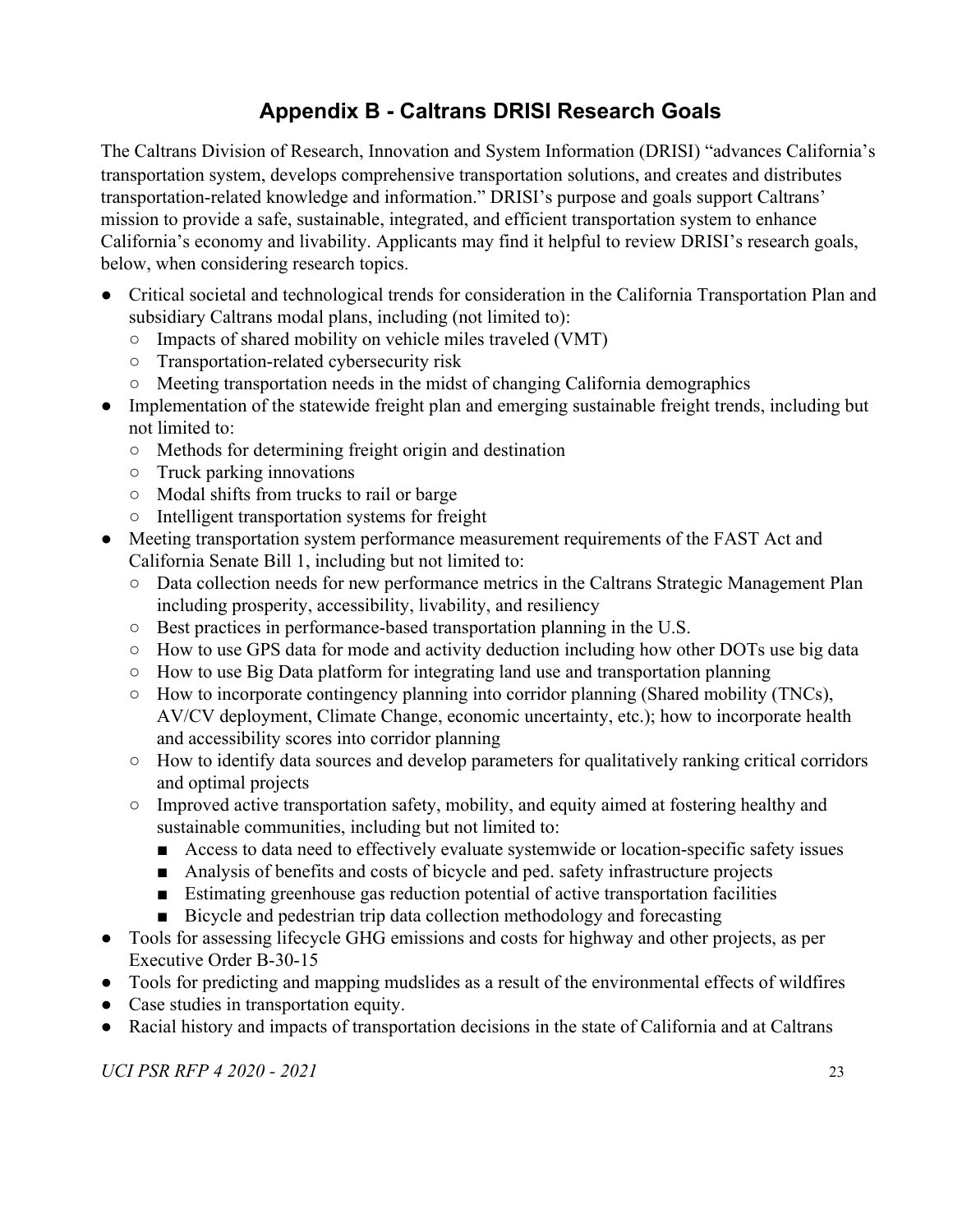## **Appendix C - PSR Research Themes**

<span id="page-24-0"></span>This funding for this RFP is being provided by Caltrans match funding for PSR UTC so proposers should target the priorities in Appendix A. The PSR themes are provided below to provide additional context.

### *Theme 1: Technology for improved mobility*

We are on the threshold of a largely unforeseen technological and social transformation in connectivity, automation, and the sharing economy that promises to revolutionize travel in our Region and beyond. This theme explores technology solutions for improving mobility for both passengers and freight. Our Theme 1 research program is organized around three topic areas.

*Topic 1-1: Technology and mobility:* This topic examines emerging technologies and their potential for improving passenger and freight mobility. Innovation is rapid across both passenger and freight modes. Examples include smart parking, dynamic routing, delivery consolidations, and integrated transit fare systems, in addition to the well-known transportation network companies (TNCs). This topic examines the potential of these innovations to solve the transport problems of Region 9.

*Topic 1-2: Smart infrastructure and vehicles:* Technology for connected and autonomous vehicles (CAVs) is advancing rapidly. This topic examines AVs and CAVs. Examples of research include: 1) development of models and algorithms for managing shared CAVs; 2) impacts on travel behavior; 3) impacts on traffic flow and management in mixed fleets; and 4) truck platoons. This topic also examines the potential long term impacts of AVs and CAVs on travel behavior, location choices of households and firms, and metropolitan spatial structure.

*Topic 1-3: Public policy and implementation:* This topic explores the role of government in technology implementation and regulation. Research is needed on the role of government in this changing environment. A second issue is cooperation. A future of vehicles managed at the system level requires cooperation of public and private entities involved, yet there are many barriers to such cooperation. Finally, there are questions about the viability of CAVs.

#### *Theme 2: Improving mobility for disadvantaged populations*

This theme addresses mobility and accessibility problems of disadvantaged populations.

*Topic 2-1: Novel modes for improved mobility and accessibility: This topic explores the* potential of novel modes, new models of public transport, and new models of private vehicle access to address mobility problems. Research may include challenges to implementation and strategies to overcome them.

*Topic 2-2: Land use, accessibility, mobility:* Addressing the needs of the disadvantaged includes studying relationships between land use and transport with respect to minority and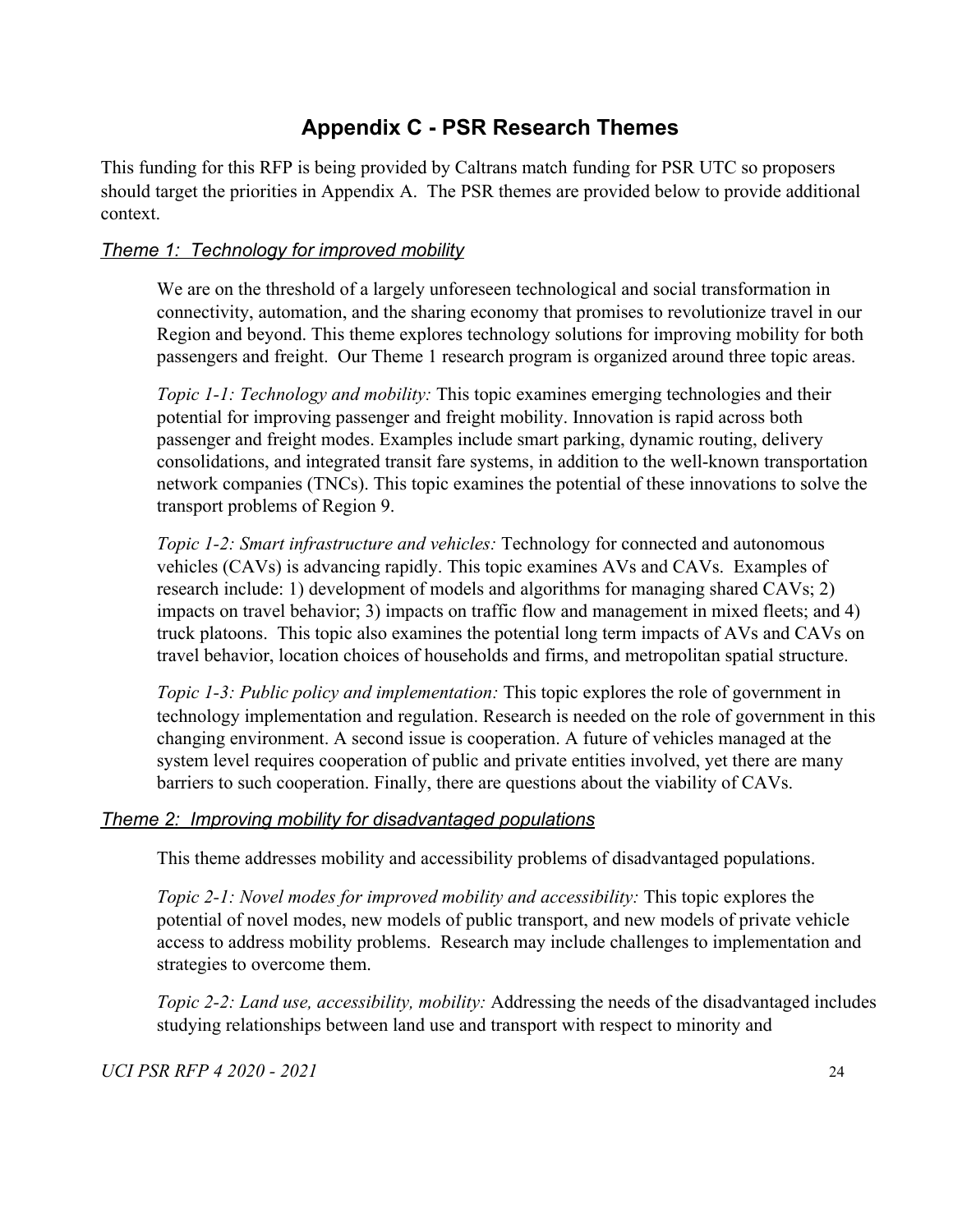disadvantaged populations. This topic examines the impacts of limited accessibility and mobility both in urban and rural areas. It also explores the role of land use policies in reducing access barriers for underrepresented groups.

#### *Theme 3: Improving resilience and protecting the environment*

Resilience, or the ability to absorb shocks, recover quickly, and adapt to changing social, economic, and environmental conditions is essential to ensuring well-functioning and sustainable communities. Sustainability also requires reducing environmental problems. This theme addresses all aspects of environmental protection.

*Topic 3-1: Analyzing alternative resilience strategies:* More effective resilience strategies can reduce the damages of natural disasters, accidents, or terrorist events. There is a need for research on frameworks to analyze resilience strategies at different geographic scales. Effectiveness of resilience strategies is often analyzed via economic impact models. In the case of transportation, these models could be linked with transportation network models to quantify the cost-effectiveness of different strategies. Methods to examine distributional impacts of disruptions and resilience across socioeconomic groups is also needed.

*Topic 3-2: Smart technologies:* Smart technologies can improve system monitoring. Smart sensing systems, including those powered through solar or power harvesting, can provide the necessary information to monitor the health of systems so that proactive repair and replacement can be dealt with through normal crew duties.

*Topic 3-3: Reducing environmental impacts:* The challenge for Region 9 is to reduce environmental impacts while meeting the mobility needs of society, fostering healthy communities, and supporting economic growth. Research is needed to address this challenge along three fronts:1) *Infrastructure and operations*: lifecycle use of materials and practices in roadway construction, maintenance, and operation; assessment of environmental implications of Intelligent Transportation System (ITS) strategies; 2) *Travel demand*: effectiveness of strategies for shifting driving to transit, walking, and bicycling; implications of automated cars for land development patterns; role of new mobility services in daily household travel; and 3) *Vehicle and fuel technologies*: assessment of new-generation fuel and vehicle technologies, including battery, plug-in hybrid, roadway-powered, and fuel cell electric vehicles, with respect to lifecycle emissions, private and social costs, consumer behavior, and regulatory and market policies.

### *Theme 4: Managing mobility in high growth cities and regions*

This theme addresses the transportation problems of regions and metro areas experiencing rapid population and employment growth are expecting to continue to grow.

*Topic 4-1: Managing passenger demand:* This topic explores meeting human needs while lessening travel required. The emphasis is on "accessibility" rather than "mobility." Well-being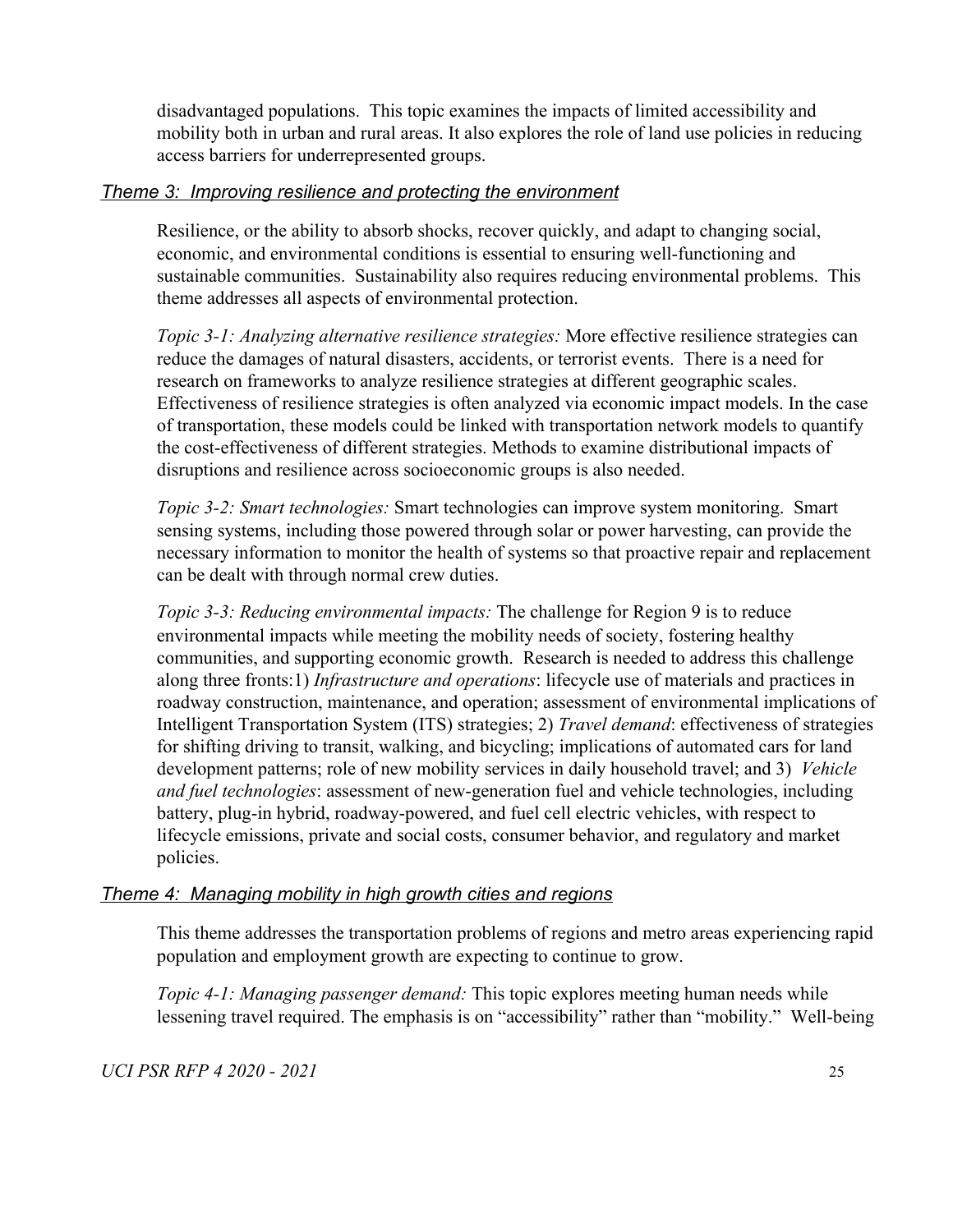is enhanced when people are able to acquire goods and services, employment and education, but not necessarily by increasing travel volume. There is increasing emphasis on combining land use planning with transportation capital investments to achieve efficient movement patterns.

*Topic 4-2: Managing freight demand and its impacts:* This topic addresses the challenges of managing freight, both last mile and regional. For example, the rise of e-commerce has brought about changes to global and local supply chains and greatly increased urban freight deliveries. The revitalization of our urban cores adds another increase in demand that translates into additional trips made by trucks and delivery vans. Research is needed to examine the impacts of e-commerce and other changes on local and regional mobility, economic activity, and employment patterns, such as passenger-freight conflicts, dynamics of shifts and their local impacts, and effective strategies for managing trade-related traffic, including better balancing demand across time intervals, routes, and modes.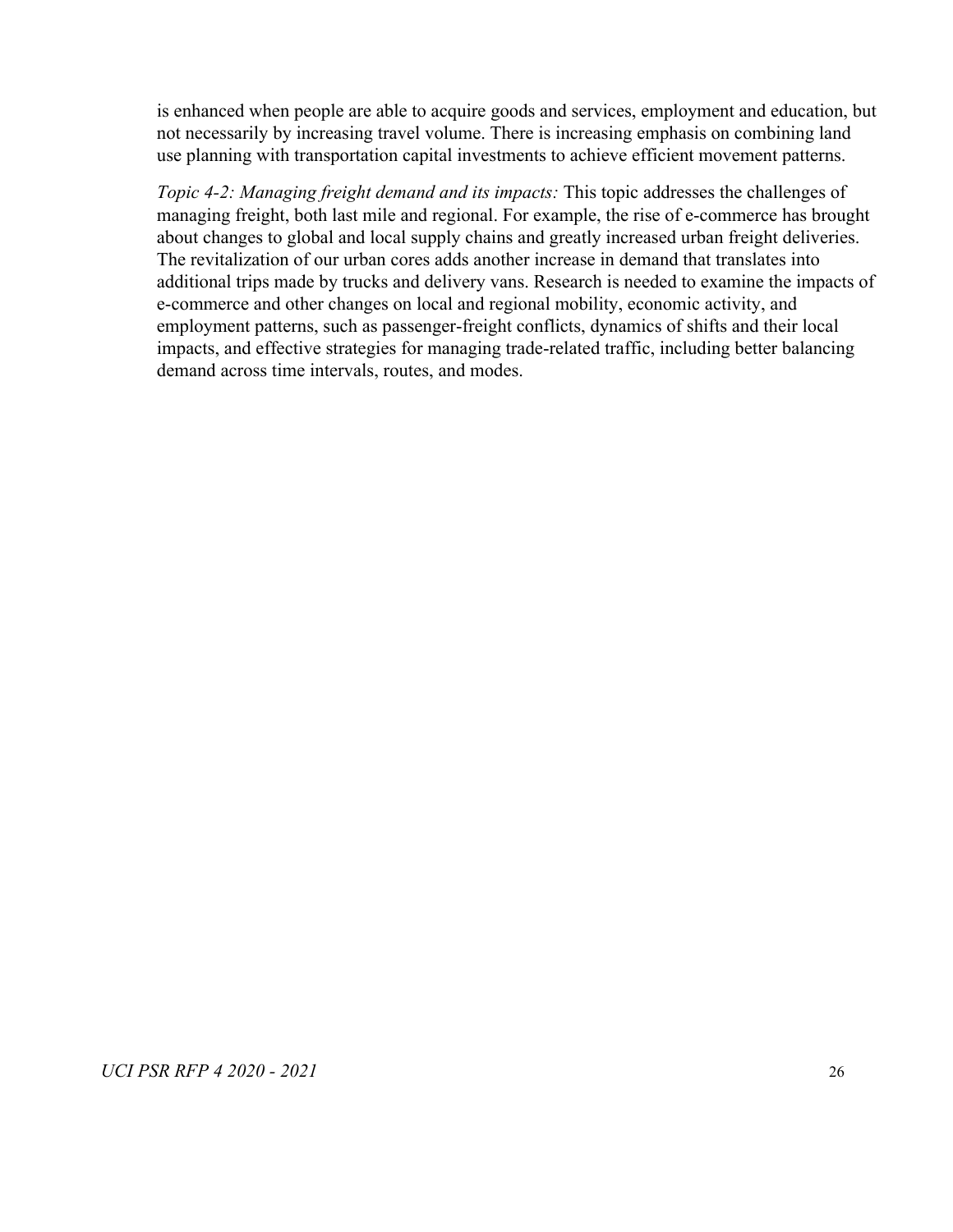<span id="page-27-0"></span>**Appendix D - Budget Information and Forms**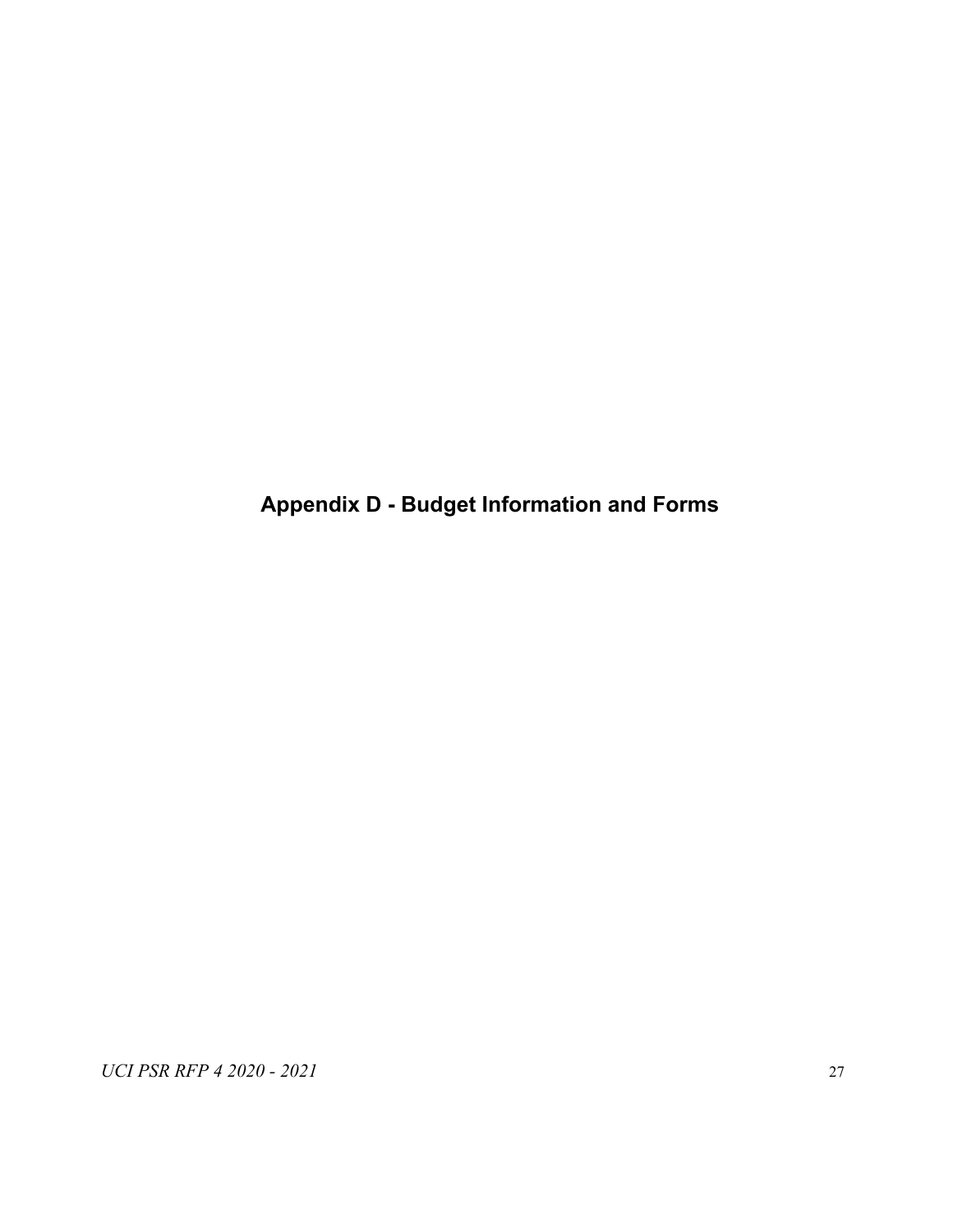# **UCI Budget Form [SAMPLE]**

| Category                                  | Monthly<br>Salary            | $%$ of Time<br>on Program                                                                                             | Number of<br>Months                                        |     | Budget (\$) |
|-------------------------------------------|------------------------------|-----------------------------------------------------------------------------------------------------------------------|------------------------------------------------------------|-----|-------------|
| <b>Faculty Salary</b>                     | $\mathbf X$                  |                                                                                                                       |                                                            | $=$ |             |
| <b>Faculty Salary1</b>                    | $\mathbf{X}$                 | $\mathcal{L}(\mathcal{L})$ . The set of $\mathcal{L}(\mathcal{L})$                                                    | $X \qquad \qquad$                                          | $=$ |             |
| <b>Student Support</b>                    |                              | $X \qquad \qquad$                                                                                                     | $\mathbf{X}$ and $\mathbf{X}$                              | $=$ |             |
| Type of Student                           |                              | <u> 1989 - Johann Barn, mars ann an t-Amhain an t-Amhain an t-Amhain an t-Amhain an t-Amhain an t-Amhain an t-Amh</u> |                                                            |     |             |
| Student Support*                          |                              |                                                                                                                       | $\begin{array}{ccccccccccccc} & & & & & & & & \end{array}$ | $=$ |             |
| Type of Student                           |                              |                                                                                                                       |                                                            |     |             |
| Fringe Benefits                           | Rate<br><u>and the state</u> |                                                                                                                       | Total                                                      |     |             |
| Tuition                                   |                              |                                                                                                                       | Total                                                      |     |             |
| Conference Travel<br>Conference Name/Date |                              |                                                                                                                       |                                                            |     |             |
| Other Travel                              |                              |                                                                                                                       |                                                            |     |             |
| Materials and Supplies                    |                              |                                                                                                                       |                                                            |     |             |
| Equipment (list)                          |                              |                                                                                                                       |                                                            |     |             |
|                                           |                              |                                                                                                                       |                                                            |     |             |
| Other Direct Expenses (itemize)           |                              |                                                                                                                       |                                                            |     |             |
| Tuition cost share                        |                              |                                                                                                                       | Total                                                      |     |             |
| Overhead (20%)                            |                              |                                                                                                                       |                                                            |     |             |
| TOTAL FUNDS REQUESTED                     |                              |                                                                                                                       |                                                            |     |             |

\*Use additional faculty and student lines only if more than one professor or student.